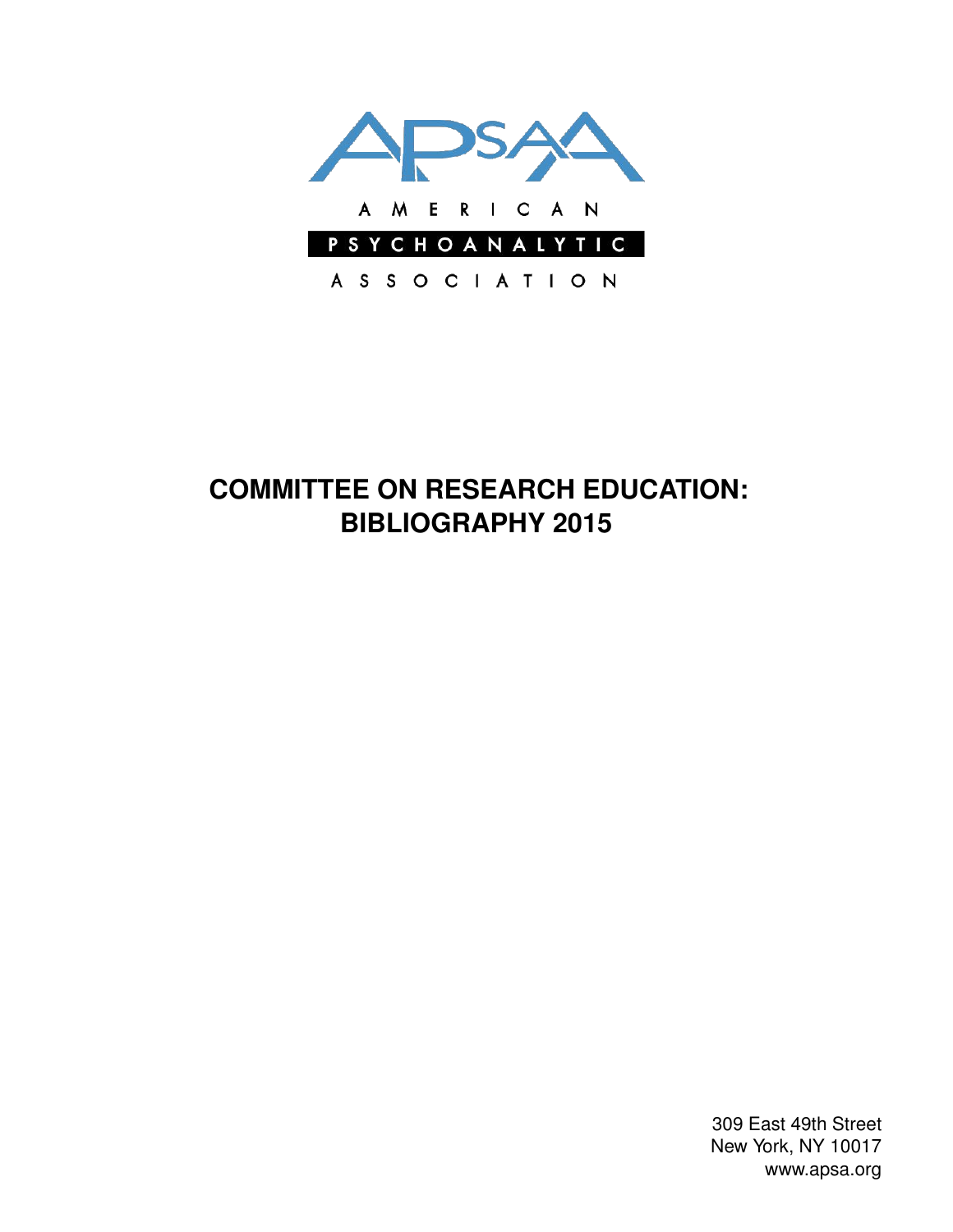

### **Contents**

| <b>Alliance</b>                                                            | 3                       |
|----------------------------------------------------------------------------|-------------------------|
| <b>Assessment &amp; Measurement</b>                                        | $\overline{\mathbf{4}}$ |
| <b>Attachment</b>                                                          | 6                       |
| <b>Brain Changes</b>                                                       | 8                       |
| <b>Defense Mechanisms</b>                                                  | 9                       |
| <b>Effectiveness of Psychoanalysis and Other Studies of Psychoanalysis</b> | 11                      |
| <b>Effectiveness of Psychodynamic Psychotherapy: Adult</b>                 | 12                      |
| Effectiveness of Psychodynamic Psychotherapy: Child/Adolescent             | 16                      |
| <b>Efficacy of Psychodynamic Psychotherapy</b>                             | 17                      |
| <b>Group Therapy</b>                                                       | 19                      |
| Methodology, Philosophy of Science & Epistemology Issues                   | 20                      |
| <b>Process Studies, Mechanisms of Change &amp; Technique</b>               | 21                      |
| <b>Transference</b>                                                        | 25                      |
| <b>Countertransference</b>                                                 | 26                      |
| <b>Unconscious</b>                                                         | 27                      |
| <b>Affect regulation</b>                                                   | 27                      |
| Love                                                                       | 28                      |
| <b>Narcissism</b>                                                          | 28                      |
| <b>Supervision</b>                                                         | 28                      |
| Alexithymia                                                                | 28                      |
| <b>Termination</b>                                                         | 28                      |
| Insight                                                                    | 28                      |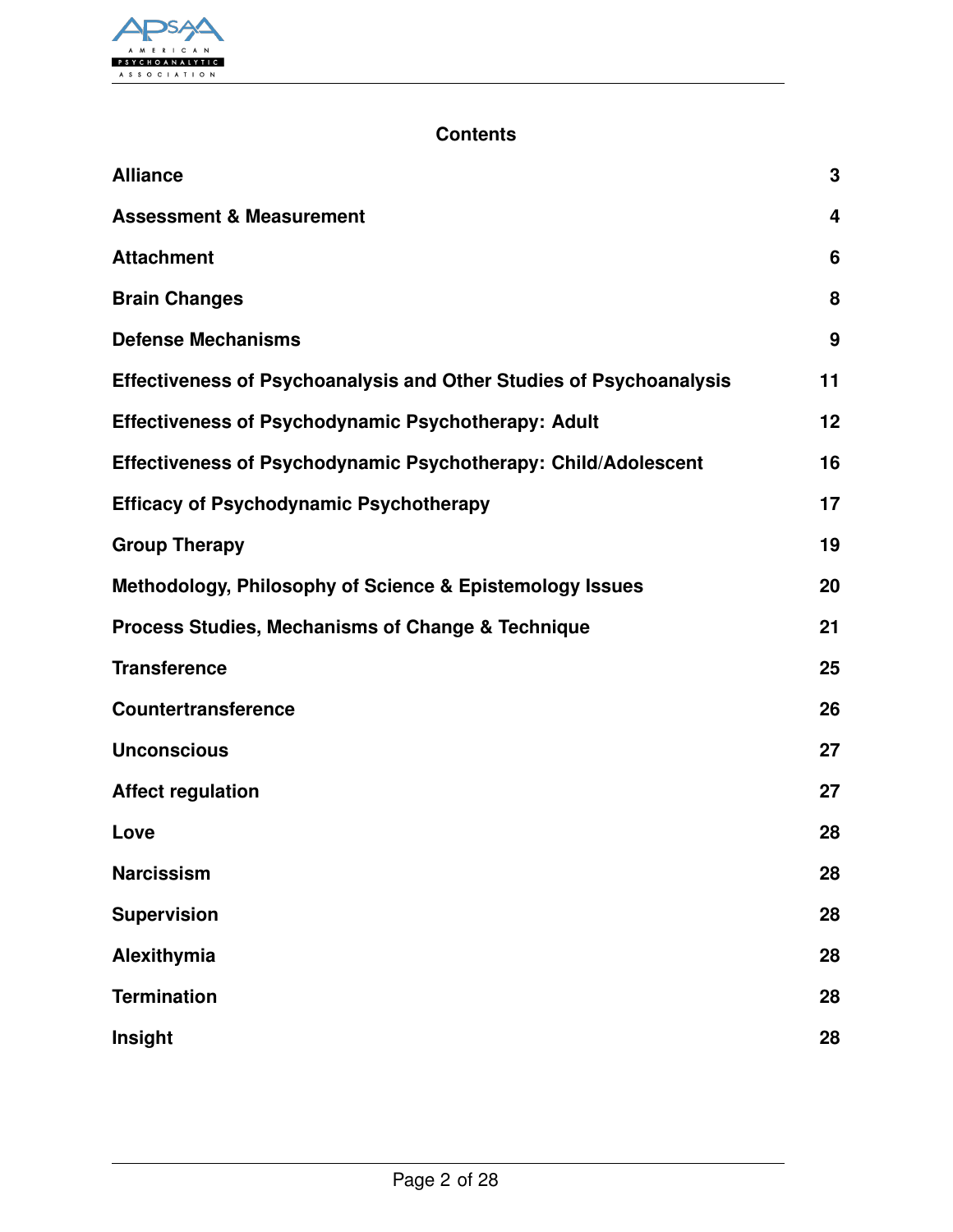

This is a bibliography of research reviews and studies that are applicable to psychoanalysis and psychotherapy. It can be used as a resource for literature reviews on certain topics and can be used for the teaching of the systematic study of psychoanalytic and psychodynamic principles and techniques. It is meant to be a living document with periodic updates and inclusion of references of relevant psychoanalytic and psychodynamic research articles. The studies included here are based on a comprehensive literature review of psychoanalytic and psychodynamic empirical research deemed relevant to the included topic headings. It is comprehensive but not exhaustive; some relevant studies may not be included secondary to space and/or quality considerations.

This bibliography has been compiled under the direction of Ayelet Barkai and John Porcerelli.

If you have any suggestions of topics and specific references to be added to this list, please send your suggestions to Leon Hoffman and/or Wilma Bucci (co-chairs of CORE) at hoffman.leon@gmail.com and wbucci@optonline.net

#### <span id="page-2-0"></span>**Alliance**

- Barber, J. P., Connolly, M. B., Crits-Christoph, P., Gladis, L., & Siqueland, L. (2009). Alliance predicts patients' outcome beyond in-treatment change in symptoms. *Personality Disorders: Theory, Research, and Treatment*, *S*(1), 80–89. doi:[10.1037/1949-](http://dx.doi.org/10.1037/1949-2715.s.1.80) [2715.s.1.80](http://dx.doi.org/10.1037/1949-2715.s.1.80)
- Barber, J. P., Zilcha-Mano, S., Gallop, R., Barrett, M., McCarthy, K. S., & Dinger, U. (2014, January). The associations among improvement and alliance expectations, alliance during treatment, and treatment outcome for major depressive disorder. *Psychotherapy Research*, *24*(3), 257–268. doi:[10.1080/10503307.2013.871080](http://dx.doi.org/10.1080/10503307.2013.871080)
- Crits-Christoph, P. & Gibbons, M. B. C. (2001). Relational interpretations. *Psychotherapy: Theory, Research, Practice, Training*, *38*(4), 423–428. doi:[10.1037/0033-3204.38.4.](http://dx.doi.org/10.1037/0033-3204.38.4.423) [423](http://dx.doi.org/10.1037/0033-3204.38.4.423)
- Crits-Christoph, P. & Gibbons, M. B. C. (2003, May). Research developments on the therapeutic alliance in psychodynamic psychotherapy. *Psychoanalytic Inquiry*, *23*(2), 332–349. doi:[10.1080/07351692309349036](http://dx.doi.org/10.1080/07351692309349036)
- Gerostathos, A., de Roten, Y., Berney, S., Despland, J.-N., & Ambresin, G. (2014). How does addressing patient's defenses help to repair alliance ruptures in psychodynamic psychotherapy? *The Journal of Nervous and Mental Disease*, *202*(5), 419– 424. doi:[10.1097/nmd.0000000000000112](http://dx.doi.org/10.1097/nmd.0000000000000112)
- Hartmann, A., Joos, A., Orlinsky, D. E., & Zeeck, A. (2014, April). Accuracy of therapist perceptions of patients' alliance: exploring the divergence. *Psychotherapy Research*, *25*(4), 408–419. doi:[10.1080/10503307.2014.927601](http://dx.doi.org/10.1080/10503307.2014.927601)
- Hendriksen, M., Peen, J., Van, R., Barber, J. P., & Dekker, J. (2013, November). Is the alliance always a predictor of change in psychotherapy for depression? *Psychotherapy Research*, *24*(2), 160–170. doi:[10.1080/10503307.2013.847987](http://dx.doi.org/10.1080/10503307.2013.847987)
- Høglend, P. (2014, October). Exploration of the patient-therapist relationship in psychotherapy. *American Journal of Psychiatry*, *171*(10), 1056–1066. doi:[10.1176/appi.ajp.](http://dx.doi.org/10.1176/appi.ajp.2014.14010121) [2014.14010121](http://dx.doi.org/10.1176/appi.ajp.2014.14010121)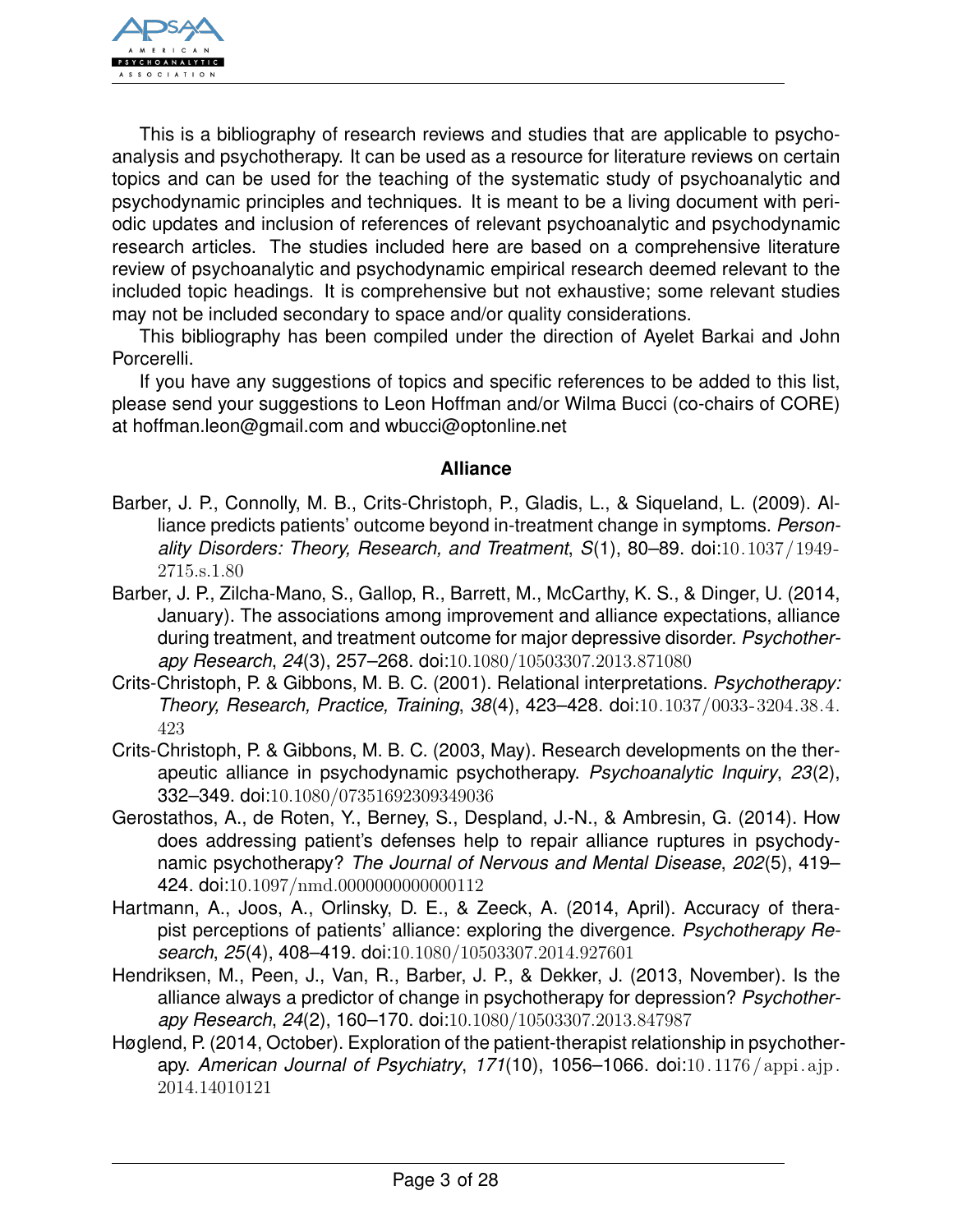

- Levy, K. N., Beeney, J. E., Wasserman, R. H., & Clarkin, J. F. (2010, July). Conflict begets conflict: executive control, mental state vacillations, and the therapeutic alliance in treatment of borderline personality disorder. *Psychotherapy Research*, *20*(4), 413– 422. doi:[10.1080/10503301003636696](http://dx.doi.org/10.1080/10503301003636696)
- Martin, D. J., Garske, J. P., & Davis, M. K. (2000). Relation of the therapeutic alliance with outcome and other variables: a meta-analytic review. *Journal of Consulting and Clinical Psychology*, *68*(3), 438–450. doi:[10.1037/0022-006x.68.3.438](http://dx.doi.org/10.1037/0022-006x.68.3.438)
- Muran, J. C. & Barber, J. P. (Eds.). (2010). *The therapeutic alliance: an evidence-based guide to practice.* New York, NY, US: Guilford Press.
- Muran, J. C., Safran, J. D., Gorman, B. S., Samstag, L. W., Eubanks-Carter, C., & Winston, A. (2009). The relationship of early alliance ruptures and their resolution to process and outcome in three time-limited psychotherapies for personality disorders. *Psychotherapy: Theory, Research, Practice, Training*, *46*(2), 233–248. doi:[10.](http://dx.doi.org/10.1037/a0016085) [1037/a0016085](http://dx.doi.org/10.1037/a0016085)
- Owen, J. & Hilsenroth, M. J. (2011). Interaction between alliance and technique in predicting patient outcome during psychodynamic psychotherapy. *The Journal of Nervous and Mental Disease*, *199*(6), 384–389. doi:[10.1097/nmd.0b013e31821cd28a](http://dx.doi.org/10.1097/nmd.0b013e31821cd28a)
- Safran, J. D., Muran, J. C., & Eubanks-Carter, C. (2011). Repairing alliance ruptures. *Psychotherapy*, *48*(1), 80–87. doi:[10.1037/a0022140](http://dx.doi.org/10.1037/a0022140)
- Safran, J., Muran, J. C., Demaria, A., Boutwell, C., Eubanks-Carter, C., & Winston, A. (2014, January). Investigating the impact of alliance-focused training on interpersonal process and therapists' capacity for experiential reflection. *Psychotherapy Research*, *24*(3), 269–285. doi:[10.1080/10503307.2013.874054](http://dx.doi.org/10.1080/10503307.2013.874054)
- Siefert, C. J., Hilsenroth, M. J., Weinberger, J., Blagys, M. D., & Ackerman, S. J. (2006, January). The relationship of patient defensive functioning and alliance with therapist technique during short-term psychodynamic psychotherapy. *Clinical Psychology Psychotherapy*, *13*(1), 20–33. doi:[10.1002/cpp.469](http://dx.doi.org/10.1002/cpp.469)
- Smith, S. W., Hilsenroth, M. J., Fiori, K. L., & Bornstein, R. F. (2014). Relationship between SWAP-200 patient personality characteristics and patient-rated alliance early in treatment. *The Journal of Nervous and Mental Disease*, *202*(5), 372–378. doi:[10.](http://dx.doi.org/10.1097/nmd.0000000000000134) [1097/nmd.0000000000000134](http://dx.doi.org/10.1097/nmd.0000000000000134)
- Stevens, C. L., Muran, J. C., Safran, J. D., Gorman, B. S., & Winston, A. (2007). Levels and patterns of the therapeutic alliance in brief psychotherapy. *American Journal of Psychotherapy*, *61*(2), 109–129.
- Stiles, W. B., Glick, M. J., Osatuke, K., Hardy, G. E., Shapiro, D. A., Agnew-Davies, R., . . . Barkham, M. (2004). Patterns of alliance development and the rupture-repair hypothesis: are productive relationships u-shaped or v-shaped? *Journal of Counseling Psychology*, *51*(1), 81–92. doi:[10.1037/0022-0167.51.1.81](http://dx.doi.org/10.1037/0022-0167.51.1.81)

### <span id="page-3-0"></span>**Assessment & Measurement**

Ackerman, S. J., Clemence, A. J., Weatherill, R., & Hilsenroth, M. J. (1999, December). Use of the TAT in the assessment of DSM-IV cluster b personality disorders. *Journal of Personality Assessment*, *73*(3), 422–448. doi:[10.1207/s15327752jpa7303\\_9](http://dx.doi.org/10.1207/s15327752jpa7303_9)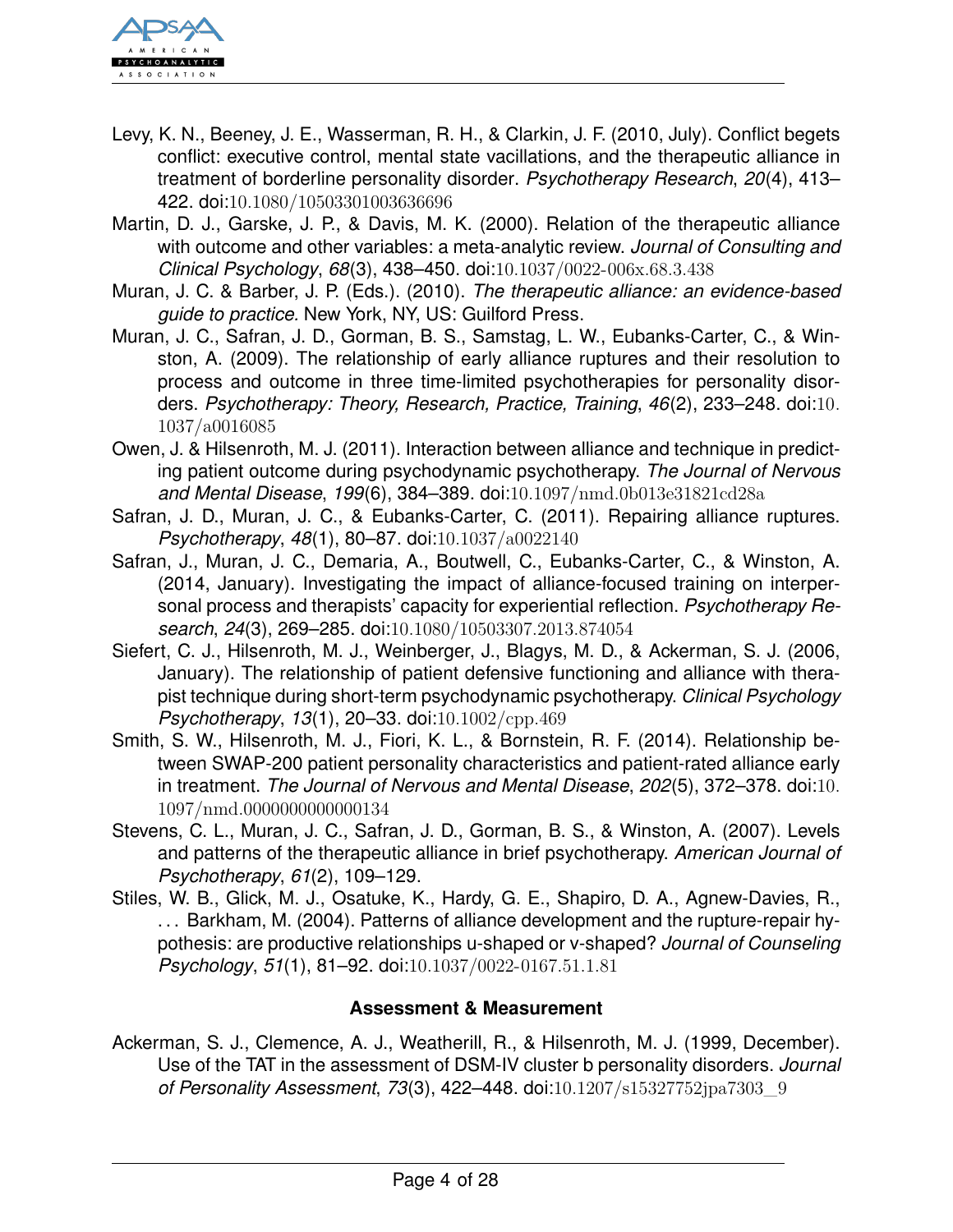

- Bell, M., Billington, R., & Becker, B. (1986, September). A scale for the assessment of object relations: reliability, validity, and factorial invariance. *Journal of Clinical Psychology*, *42*(5), 733–741. doi:[10.1002/1097-4679\(198609\)42:5<733::aid-jclp2270420509>](http://dx.doi.org/10.1002/1097-4679(198609)42:5<733::aid-jclp2270420509>3.0.co;2-c) [3.0.co;2-c](http://dx.doi.org/10.1002/1097-4679(198609)42:5<733::aid-jclp2270420509>3.0.co;2-c)
- Bender, D. S., Morey, L. C., & Skodol, A. E. (2011, July). Toward a model for assessing level of personality functioning in DSM-5 , part i: a review of theory and methods. *Journal of Personality Assessment*, *93*(4), 332–346. doi:[10. 1080 / 00223891. 2011.](http://dx.doi.org/10.1080/00223891.2011.583808) [583808](http://dx.doi.org/10.1080/00223891.2011.583808)
- Blatt, S. J. [Sidney J.] & Luyten, P. (2009, July). A structural-developmental psychodynamic approach to psychopathology: two polarities of experience across the life span. *Develop. Psychopathol. 21*(03), 793. doi:[10.1017/s0954579409000431](http://dx.doi.org/10.1017/s0954579409000431)
- Ellison, W. D. & Levy, K. N. (2012). Factor structure of the primary scales of the inventory of personality organization in a nonclinical sample using exploratory structural equation modeling. *Psychological Assessment*, *24*(2), 503–517. doi:[10.1037/a0026264](http://dx.doi.org/10.1037/a0026264)
- Eudell-Simmons, E. M., Stein, M. B., DeFife, J. A., & Hilsenroth, M. J. (2005, December). Reliability and validity of the social cognition and object relations scale (SCORS) in the assessment of dream narratives. *Journal of Personality Assessment*, *85*(3), 325–333. doi:[10.1207/s15327752jpa8503\\_09](http://dx.doi.org/10.1207/s15327752jpa8503_09)
- Greenfield, B., Filip, C., Schiffrin, A., Bond, M., Amsel, R., & Zhang, X. (2013, March). The scales of psychological capacities: adaptation to an adolescent population. *Psychotherapy Research*, *23*(2), 232–246. doi:[10.1080/10503307.2012.735776](http://dx.doi.org/10.1080/10503307.2012.735776)
- Lenzenweger, M. F., Clarkin, J. F., Kernberg, O. F., & Foelsch, P. A. (2001). The inventory of personality organization: psychometric properties, factorial composition, and criterion relations with affect, aggressive dyscontrol, psychosis proneness, and self-domains in a nonclinical sample. *Psychological Assessment*, *13*(4), 577–591. doi:[10.1037/1040-3590.13.4.577](http://dx.doi.org/10.1037/1040-3590.13.4.577)
- Lowyck, B., Luyten, P., Verhaest, Y., Vandeneede, B., & Vermote, R. (2013, June). Levels of personality functioning and their association with clinical features and interpersonal functioning in patients with personality disorders. *Journal of Personality Disorders*, *27*(3), 320–336. doi:[10.1521/pedi.2013.27.3.320](http://dx.doi.org/10.1521/pedi.2013.27.3.320)
- Luborsky, L., Popp, C., Luborsky, E., & Mark, D. (1994, January). The core conflictual relationship theme. *Psychotherapy Research*, *4*(3-4), 172–183. doi:[10 . 1080 /](http://dx.doi.org/10.1080/10503309412331334012) [10503309412331334012](http://dx.doi.org/10.1080/10503309412331334012)
- Morey, L. C., Berghuis, H., Bender, D. S., Verheul, R., Krueger, R. F., & Skodol, A. E. (2011, July). Toward a model for assessing level of personality functioning in DSM-5 , part II: empirical articulation of a core dimension of personality pathology. *Journal of Personality Assessment*, *93*(4), 347–353. doi:[10.1080/00223891.2011.577853](http://dx.doi.org/10.1080/00223891.2011.577853)
- Rutimann, D. D. & Meehan, K. B. (2012, May). Validity of a brief interview for assessing reflective function. *Journal of the American Psychoanalytic Association*, *60*(3), 577– 589. doi:[10.1177/0003065112445616](http://dx.doi.org/10.1177/0003065112445616)
- Ryum, T., Støre-Valen, J., Svartberg, M., Stiles, T. C., & McCullough, L. (2014). Factor analysis of the achievement of therapeutic objectives scale (ATOS) in short-term dynamic psychotherapy and cognitive therapy. *Psychological Assessment*, *26*(3), 925–934. doi:[10.1037/a0036570](http://dx.doi.org/10.1037/a0036570)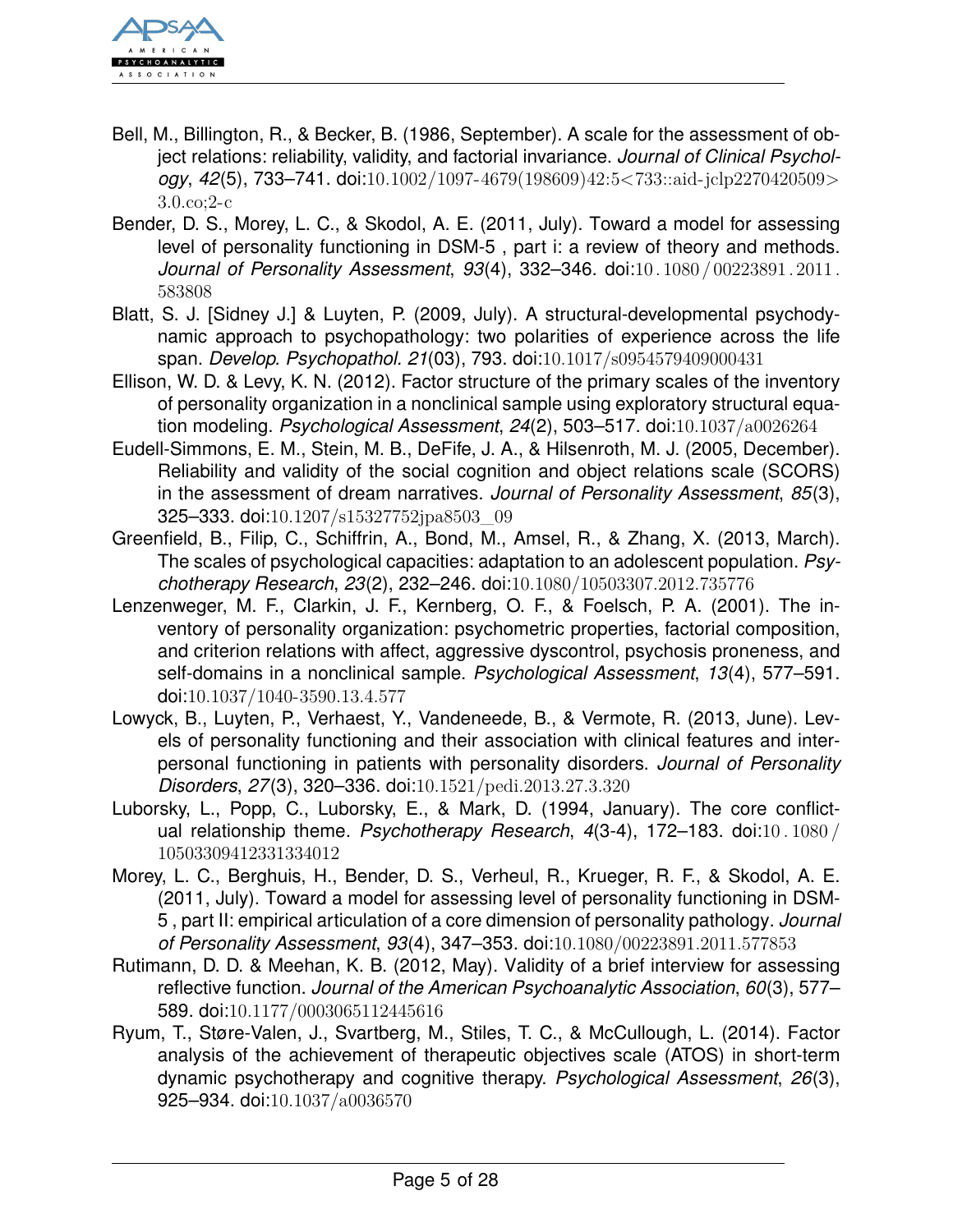

- Seybert, C., Huber, D., Ratzek, M., Zimmermann, J., & Klug, G. (2014, June). How to capture emotional processing in a process-outcome study of psychoanalytic, psychodynamic, and cognitive-behavioral psychotherapies. *Journal of the American Psychoanalytic Association*, *62*(3), NP4–NP8. doi:[10.1177/0003065114539840](http://dx.doi.org/10.1177/0003065114539840)
- Shavit, Y. & Tolmacz, R. (2014). Pathological concern: scale construction, construct validity, and associations with attachment, self-cohesion, and relational entitlement. *Psychoanalytic Psychology*, *31*(3), 343–356. doi:[10.1037/a0036560](http://dx.doi.org/10.1037/a0036560)
- Shedler, J. [J.] & Westen, D. [D.]. (1998, December). Refining the measurement of axis II: a q-sort procedure for assessing personality pathology. *Assessment*, *5*(4), 333– 353. doi:[10.1177/107319119800500403](http://dx.doi.org/10.1177/107319119800500403)
- Westen, D. [Drew], Shedler, J., Bradley, B., & DeFife, J. A. (2012, March). An empirically derived taxonomy for personality diagnosis: bridging science and practice in conceptualizing personality. *American Journal of Psychiatry*, *169*(3), 273–284. doi:[10.](http://dx.doi.org/10.1176/appi.ajp.2011.11020274) [1176/appi.ajp.2011.11020274](http://dx.doi.org/10.1176/appi.ajp.2011.11020274)
- Westen, D. [Drew], Waller, N. G., Shedler, J., & Blagov, P. S. (2014, April). Dimensions of personality and personality pathology: factor structure of the shedler-westen assessment procedure-II (SWAP-II). *Journal of Personality Disorders*, *28*(2), 281–318. doi:[10.1521/pedi\\_2012\\_26\\_059](http://dx.doi.org/10.1521/pedi_2012_26_059)

### <span id="page-5-0"></span>**Attachment**

- Allen, J. P., Hauser, S. T., & Borman-Spurrell, E. (1996). Attachment theory as a framework for understanding sequelae of severe adolescent psychopathology: an 11-year follow-up study. *Journal of Consulting and Clinical Psychology*, *64*(2), 254–263. doi:[10.1037/0022-006x.64.2.254](http://dx.doi.org/10.1037/0022-006x.64.2.254)
- Allen, J. P. & Land, D. (2002). Attachment in adolescence. In J. Cassidy & P. R. Shaver (Eds.), *Handbook of attachment: theory, research, and clinical applications.* (p. 319).
- Bateman, A. [A.] & Fonagy, P. [Peter]. (2012). *Handbook of mentalizing in mental health practice.* Washington: American Psychiatric Publishing.
- Beebe, B. (2010, February). Mother-infant research informs mother-infant treatment. *Clinical Social Work Journal*, *38*(1), 17–36. doi:[10.1007/s10615-009-0256-7](http://dx.doi.org/10.1007/s10615-009-0256-7)
- Beebe, B., Jaffe, J., Markese, S., Buck, K., Chen, H., Cohen, P., . . . Feldstein, S. (2010, January). The origins of 12-month attachment: a microanalysis of 4-month motherinfant interaction. *Attachment Human Development*, *12*(1-2), 3–141. doi:[10.1080/](http://dx.doi.org/10.1080/14616730903338985) [14616730903338985](http://dx.doi.org/10.1080/14616730903338985)
- Besser, A. & Neria, Y. (2010, June). The effects of insecure attachment orientations and perceived social support on posttraumatic stress and depressive symptoms among civilians exposed to the 2009 israel-gaza war: a follow-up cross-lagged panel design study. *Journal of Research in Personality*, *44*(3), 335–341. doi:[10.1016/j.jrp.2010.](http://dx.doi.org/10.1016/j.jrp.2010.03.004) [03.004](http://dx.doi.org/10.1016/j.jrp.2010.03.004)
- Bureau, J.-F., Martin, J., & Lyons-Ruth, K. (2010). Attachment dysregulation as hidden trauma in infancy: early stress, maternal buffering and psychiatric morbidity in young adulthood. In *The impact of early life trauma on health and disease* (pp. 48–56). Cambridge University Press (CUP). doi:[10.1017/cbo9780511777042.007](http://dx.doi.org/10.1017/cbo9780511777042.007)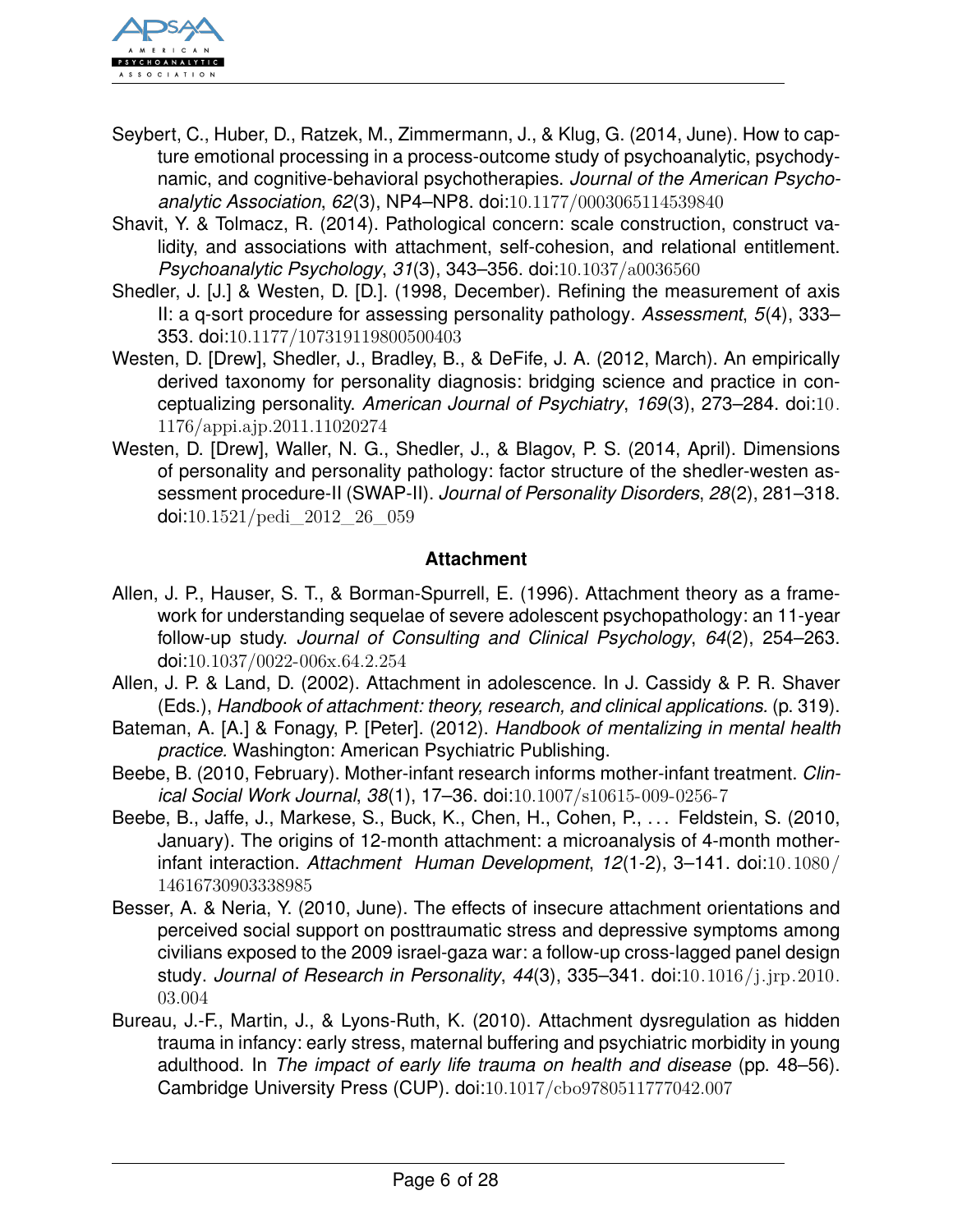

- Calabrese, M. L., Farber, B. A., & Westen, D. (2005, September). The relationship of adult attachment constructs to object relational patterns of representing self and others. *The Journal of the American Academy of Psychoanalysis and Dynamic Psychiatry*, *33*(3), 513–530. doi:[10.1521/jaap.2005.33.3.513](http://dx.doi.org/10.1521/jaap.2005.33.3.513)
- Carr, L., Iacoboni, M., Dubeau, M.-C., Mazziotta, J. C., & Lenzi, G. L. (2003, April). Neural mechanisms of empathy in humans: a relay from neural systems for imitation to limbic areas. *Proceedings of the National Academy of Sciences*, *100*(9), 5497–5502. doi:[10.1073/pnas.0935845100](http://dx.doi.org/10.1073/pnas.0935845100)
- DelGiudice, M. & Belsky, J. (2010, July). Sex differences in attachment emerge in middle childhood: an evolutionary hypothesis. *Child Development Perspectives*, *4*(2), 97– 105. doi:[10.1111/j.1750-8606.2010.00125.x](http://dx.doi.org/10.1111/j.1750-8606.2010.00125.x)
- Diamond, D., Clarkin, J., Levine, H., Levy, K., Foelsch, P., & Yeomans, F. (1999, January). Borderline conditions and attachment: a preliminary report. *Psychoanalytic Inquiry*, *19*(5), 831–884. doi:[10.1080/07351699909534278](http://dx.doi.org/10.1080/07351699909534278)
- Fonagy, P. [Peter], Leigh, T., Steele, M., Steele, H., Kennedy, R., Mattoon, G., . . . Gerber, A. (1996). The relation of attachment status, psychiatric classification, and response to psychotherapy. *Journal of Consulting and Clinical Psychology*, *64*(1), 22– 31. doi:[10.1037/0022-006x.64.1.22](http://dx.doi.org/10.1037/0022-006x.64.1.22)
- Fonagy, P. [Peter], Steele, H., & Steele, M. (1991, October). Maternal representations of attachment during pregnancy predict the organization of infant-mother attachment at one year of age. *Child Development*, *62*(5), 891. doi:[10.2307/1131141](http://dx.doi.org/10.2307/1131141)
- Fonagy, P. [Peter] & Target, M. [Mary]. (1997, December). Attachment and reflective function: their role in self-organization. *Develop. Psychopathol. 9*(04). doi:[10.1017/](http://dx.doi.org/10.1017/s0954579497001399) [s0954579497001399](http://dx.doi.org/10.1017/s0954579497001399)
- Kerns, K. A., Tomich, P. L., Aspelmeier, J. E., & Contreras, J. M. (2000). Attachment-based assessments of parent-child relationships in middle childhood. *Developmental Psychology*, *36*(5), 614–626. doi:[10.1037/0012-1649.36.5.614](http://dx.doi.org/10.1037/0012-1649.36.5.614)
- Levy, K. N., Ellison, W. D., Scott, L. N., & Bernecker, S. L. (2010, November). Attachment style. *Journal of Clinical Psychology*, *67*(2), 193–203. doi:[10.1002/jclp.20756](http://dx.doi.org/10.1002/jclp.20756)
- Levy, K. N., Meehan, K. B., Kelly, K. M., Reynoso, J. S., Weber, M., Clarkin, J. F., & Kernberg, O. F. (2006). Change in attachment patterns and reflective function in a randomized control trial of transference-focused psychotherapy for borderline personality disorder. *Journal of Consulting and Clinical Psychology*, *74*(6), 1027–1040. doi:[10.1037/0022-006x.74.6.1027](http://dx.doi.org/10.1037/0022-006x.74.6.1027)
- Lyons-Ruth, K. (2003, September). Dissociation and the parent-infant dialogue: a longitudinal perspective from attachment research. *Journal of the American Psychoanalytic Association*, *51*(3), 883–911. doi:[10.1177/00030651030510031501](http://dx.doi.org/10.1177/00030651030510031501)
- Marmarosh, C. L. & Mann, S. (2014). Patients' selfobject needs in psychodynamic psychotherapy: how they relate to client attachment, symptoms, and the therapy alliance. *Psychoanalytic Psychology*, *31*(3), 297–313. doi:[10.1037/a0036866](http://dx.doi.org/10.1037/a0036866)
- Mikulincer, M., Gillath, O., & Shaver, P. R. (2002). Activation of the attachment system in adulthood: threat-related primes increase the accessibility of mental representations of attachment figures. *Journal of Personality and Social Psychology*, *83*(4), 881– 895. doi:[10.1037/0022-3514.83.4.881](http://dx.doi.org/10.1037/0022-3514.83.4.881)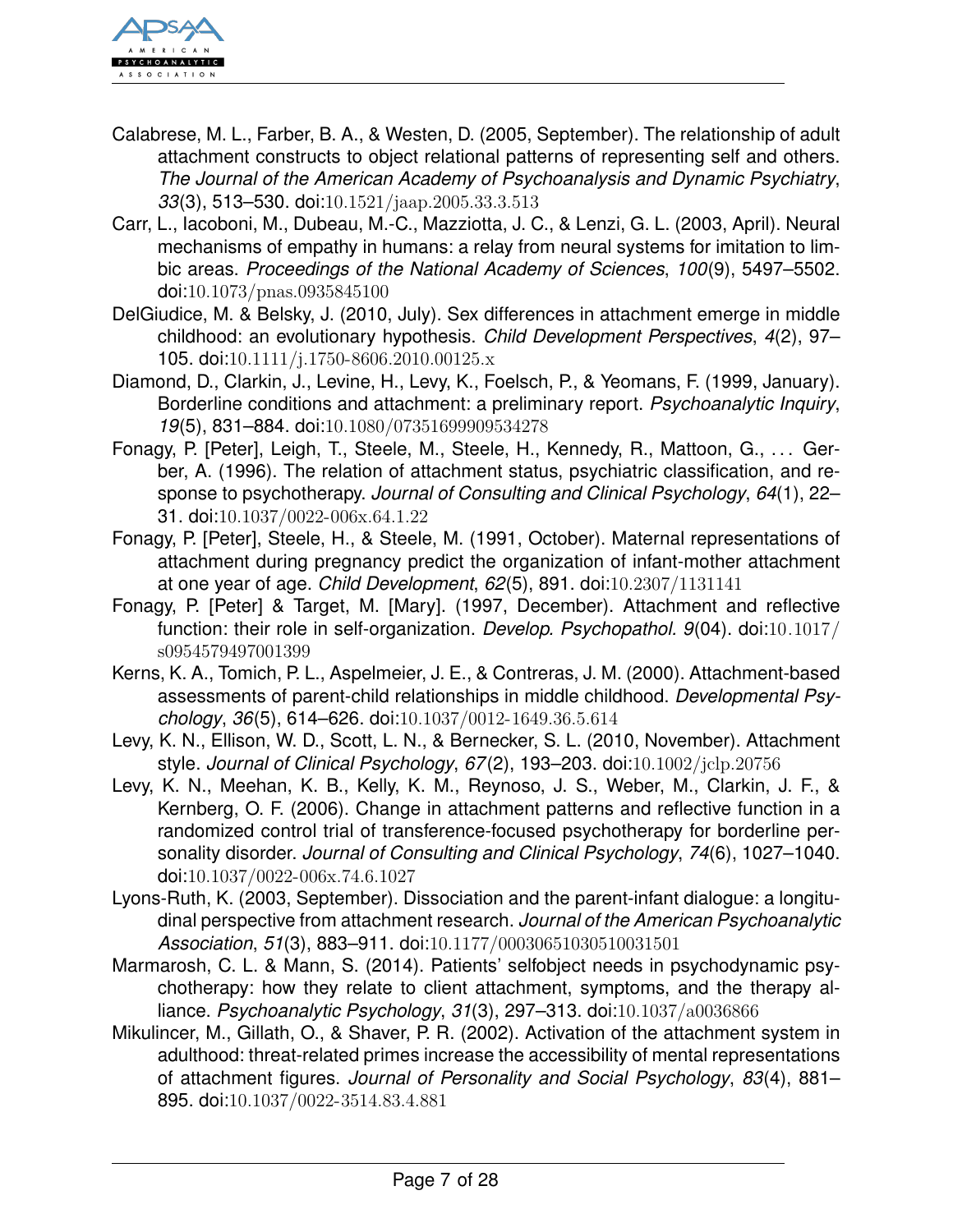

- Mikulincer, M., Shaver, P. R., & Berant, E. (2013, February). An attachment perspective on therapeutic processes and outcomes. *J Pers*, *81*(6), 606–616. doi:[10.1111/j.1467-](http://dx.doi.org/10.1111/j.1467-6494.2012.00806.x) [6494.2012.00806.x](http://dx.doi.org/10.1111/j.1467-6494.2012.00806.x)
- Ortigo, K. M., Westen, D., DeFife, J. A., & Bradley, B. (2013, May). Attachment, social cognition, and posttraumatic stress symptoms in a traumatized, urban population: evidence for the mediating role of object relations. *Journal of Traumatic Stress*, *26*(3), 361–368. doi:[10.1002/jts.21815](http://dx.doi.org/10.1002/jts.21815)
- Rutimann, D. D. & Meehan, K. B. (2012, May). Validity of a brief interview for assessing reflective function. *Journal of the American Psychoanalytic Association*, *60*(3), 577– 589. doi:[10.1177/0003065112445616](http://dx.doi.org/10.1177/0003065112445616)
- Schore, A. N. [A. N.]. (2003a). *Affect dysregulation and disorders of the self.* New York: W.W. Norton.
- Shavit, Y. & Tolmacz, R. (2014). Pathological concern: scale construction, construct validity, and associations with attachment, self-cohesion, and relational entitlement. *Psychoanalytic Psychology*, *31*(3), 343–356. doi:[10.1037/a0036560](http://dx.doi.org/10.1037/a0036560)
- Tasca, G. A. & Balfour, L. (2014, June). Eating disorders and attachment: a contemporary psychodynamic perspective. *Psychodynamic Psychiatry*, *42*(2), 257–276. doi:[10 .](http://dx.doi.org/10.1521/pdps.2014.42.2.257) [1521/pdps.2014.42.2.257](http://dx.doi.org/10.1521/pdps.2014.42.2.257)
- Tronick, E. Z., Bruschweiler-Stern, N., Harrison, A. M., Lyons-Ruth, K., Morgan, A. C., Nahum, J. P., ... Stern, D. N. (1998). Dyadically expanded states of consciousness and the process of therapeutic change. *Infant Mental Health Journal*, *19*(3), 290– 299. doi:[10.1002/\(sici\)1097-0355\(199823\)19:3<290::aid-imhj4>3.0.co;2-q](http://dx.doi.org/10.1002/(sici)1097-0355(199823)19:3<290::aid-imhj4>3.0.co;2-q)
- Waters, E. & Cummings, E. M. (2000, January). A secure base from which to explore close relationships. *Child Development*, *71*(1), 164–172. doi:[10.1111/1467-8624.00130](http://dx.doi.org/10.1111/1467-8624.00130)
- Wiseman, H. & Tishby, O. (2014, March). Client attachment, attachment to the therapist and client-therapist attachment match: how do they relate to change in psychodynamic psychotherapy? *Psychotherapy Research*, *24*(3), 392–406. doi:[10.1080/](http://dx.doi.org/10.1080/10503307.2014.892646) [10503307.2014.892646](http://dx.doi.org/10.1080/10503307.2014.892646)

### <span id="page-7-0"></span>**Brain Changes**

- Abbass, A. A. [Allan A.], Nowoweiski, S. J., Bernier, D., Tarzwell, R., & Beutel, M. E. (2014). Review of psychodynamic psychotherapy neuroimaging studies. *Psychotherapy and Psychosomatics*, *83*(3), 142–147. doi:[10.1159/000358841](http://dx.doi.org/10.1159/000358841)
- Bastos, A. G., Guimarães, L. S. P., & Trentini, C. M. (2013, December). Neurocognitive changes in depressed patients in psychodynamic psychotherapy, therapy with fluoxetine and combination therapy. *Journal of Affective Disorders*, *151*(3), 1066–1075. doi:[10.1016/j.jad.2013.08.036](http://dx.doi.org/10.1016/j.jad.2013.08.036)
- Beutel, M. E. [Manfred E.], Stark, R., Pan, H., Silbersweig, D., & Dietrich, S. (2010, November). Changes of brain activation pre- post short-term psychodynamic inpatient psychotherapy: an fMRI study of panic disorder patients. *Psychiatry Research: Neuroimaging*, *184*(2), 96–104. doi:[10.1016/j.pscychresns.2010.06.005](http://dx.doi.org/10.1016/j.pscychresns.2010.06.005)
- Buchheim, A., Viviani, R., Kessler, H., Kächele, H., Cierpka, M., Roth, G., . . . Taubner, S. (2012, March). Changes in prefrontal-limbic function in major depression after 15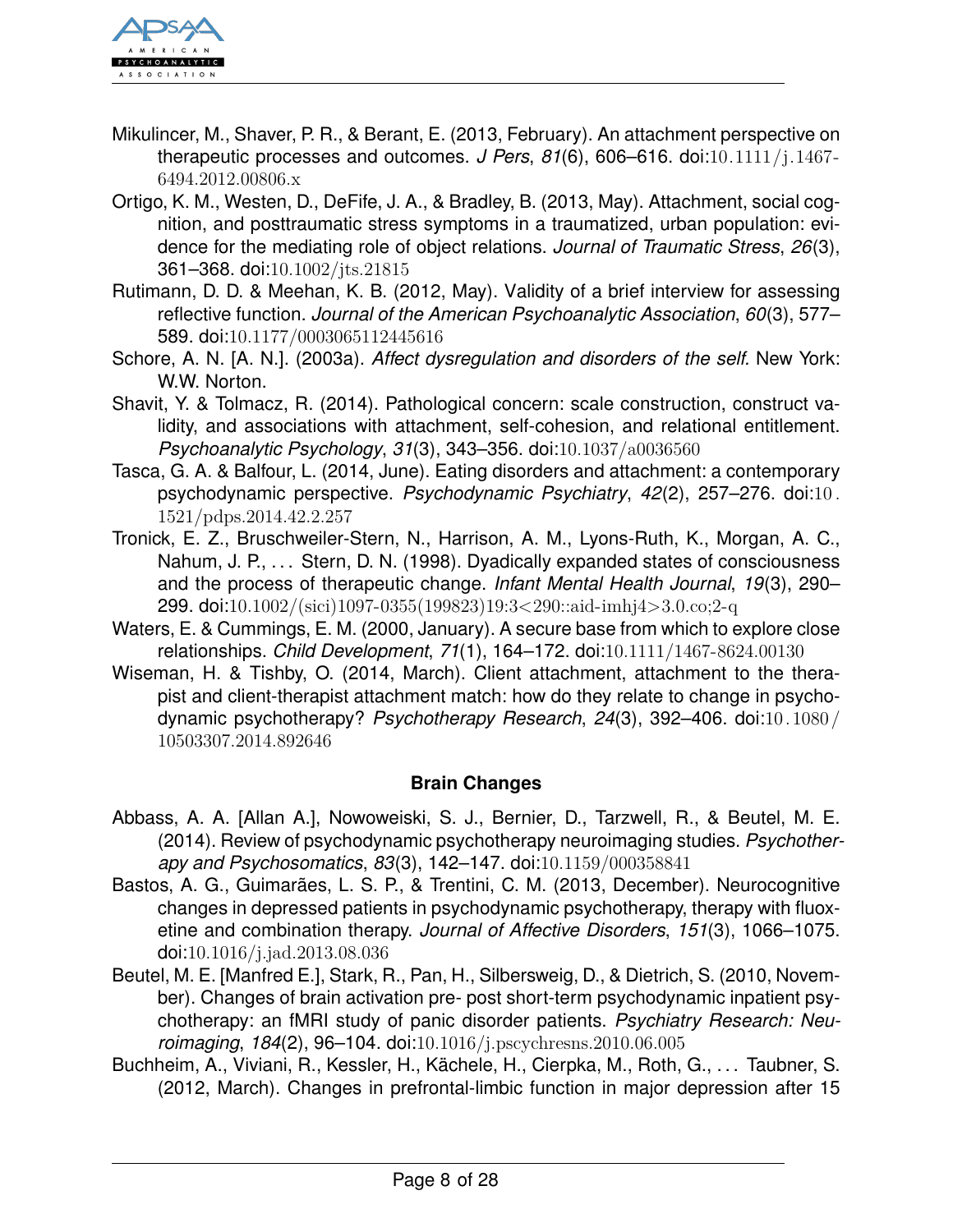

months of long-term psychotherapy. *PLoS ONE*, *7*(3), e33745. doi:[10.1371/journal.](http://dx.doi.org/10.1371/journal.pone.0033745) [pone.0033745](http://dx.doi.org/10.1371/journal.pone.0033745)

- de Greck, M., Scheidt, L., Bølter, A. F., Frommer, J., Ulrich, C., Stockum, E., . . . Northoff, G. (2011, June). Multimodal psychodynamic psychotherapy induces normalization of reward related activity in somatoform disorder. *World J Biol Psychiatry*, *12*(4), 296–308. doi:[10.3109/15622975.2010.539269](http://dx.doi.org/10.3109/15622975.2010.539269)
- Hirvonen, J., Hietala, J., Kajander, J., Markkula, J., Rasi-Hakala, H., Salminen, J. K., . . . Karlsson, H. (2010, September). Effects of antidepressant drug treatment and psychotherapy on striatal and thalamic dopamine d2/3 receptors in major depressive disorder studied with [11c]raclopride PET. *Journal of Psychopharmacology*, *25*(10), 1329–1336. doi:[10.1177/0269881110376691](http://dx.doi.org/10.1177/0269881110376691)
- Karlsson, H., Hirvonen, J., Kajander, J., Markkula, J., Rasi-Hakala, H., Salminen, J. K., . . . Hietala, J. (2009, November). Research letter: psychotherapy increases brain serotonin 5-HT1a receptors in patients with major depressive disorder. *Psychological Medicine*, *40*(03), 523. doi:[10.1017/s0033291709991607](http://dx.doi.org/10.1017/s0033291709991607)
- Lai, C., Daini, S., Calcagni, M. L., Bruno, I., & Risio, S. D. (2007). Neural correlates of psychodynamic psychotherapy in borderline disorders; a pilot investigation. *Psychotherapy and Psychosomatics*, *76*(6), 403–405. doi:[10.1159/000107572](http://dx.doi.org/10.1159/000107572)
- Lehto, S. M., Tolmunen, T., Joensuu, M., Saarinen, P. I., Valkonen-Korhonen, M., Vanninen, R., ... Lehtonen, J. (2008, January). Changes in midbrain serotonin transporter availability in atypically depressed subjects after oneyear of psychotherapy. *Progress in Neuro-Psychopharmacology and Biological Psychiatry*, *32*(1), 229–237. doi:[10.1016/j.pnpbp.2007.08.013](http://dx.doi.org/10.1016/j.pnpbp.2007.08.013)
- Lehto, S. M., Tolmunen, T., Kuikka, J., Valkonen-Korhonen, M., Joensuu, M., Saarinen, P. I., ... Lehtonen, J. (2008, August). Midbrain serotonin and striatum dopamine transporter binding in double depression: a one-year follow-up study. *Neuroscience Letters*, *441*(3), 291–295. doi:[10.1016/j.neulet.2008.06.042](http://dx.doi.org/10.1016/j.neulet.2008.06.042)
- Roffman, J. L., Witte, J. M., Tanner, A. S., Ghaznavi, S., Abernethy, R. S., Crain, L. D., ... Fava, M. (2014). Neural predictors of successful brief psychodynamic psychotherapy for persistent depression. *Psychother Psychosom*, *83*, 364–370.
- Saarinen, P. I., Lehtonen, J., Joensuu, M., Tolmunen, T., Ahola, P., Vanninen, R., & Tiihonen, J. (2005). An outcome of psychodynamic psychotherapy: a case study of the change in serotonin transporter binding and the activation of the dream screen. *American Journal of Psychotherapy*, *59*(1), 61–73.

## <span id="page-8-0"></span>**Defense Mechanisms**

- Baumeister, R. F., Dale, K., & Sommer, K. L. (1998, December). Freudian defense mechanisms and empirical findings in modern SocialPsychology: reaction formation, projection, displacement, undoing, isolation, sublimation, and denial. *J Personality*, *66*(6), 1081–1124. doi:[10.1111/1467-6494.00043](http://dx.doi.org/10.1111/1467-6494.00043)
- Berney, S., de Roten, Y., Beretta, V., Kramer, U., & Despland, J.-N. (2014, April). Identifying psychotic defenses in a clinical interview. *Journal of Clinical Psychology*, *70*(5), 428–439. doi:[10.1002/jclp.22087](http://dx.doi.org/10.1002/jclp.22087)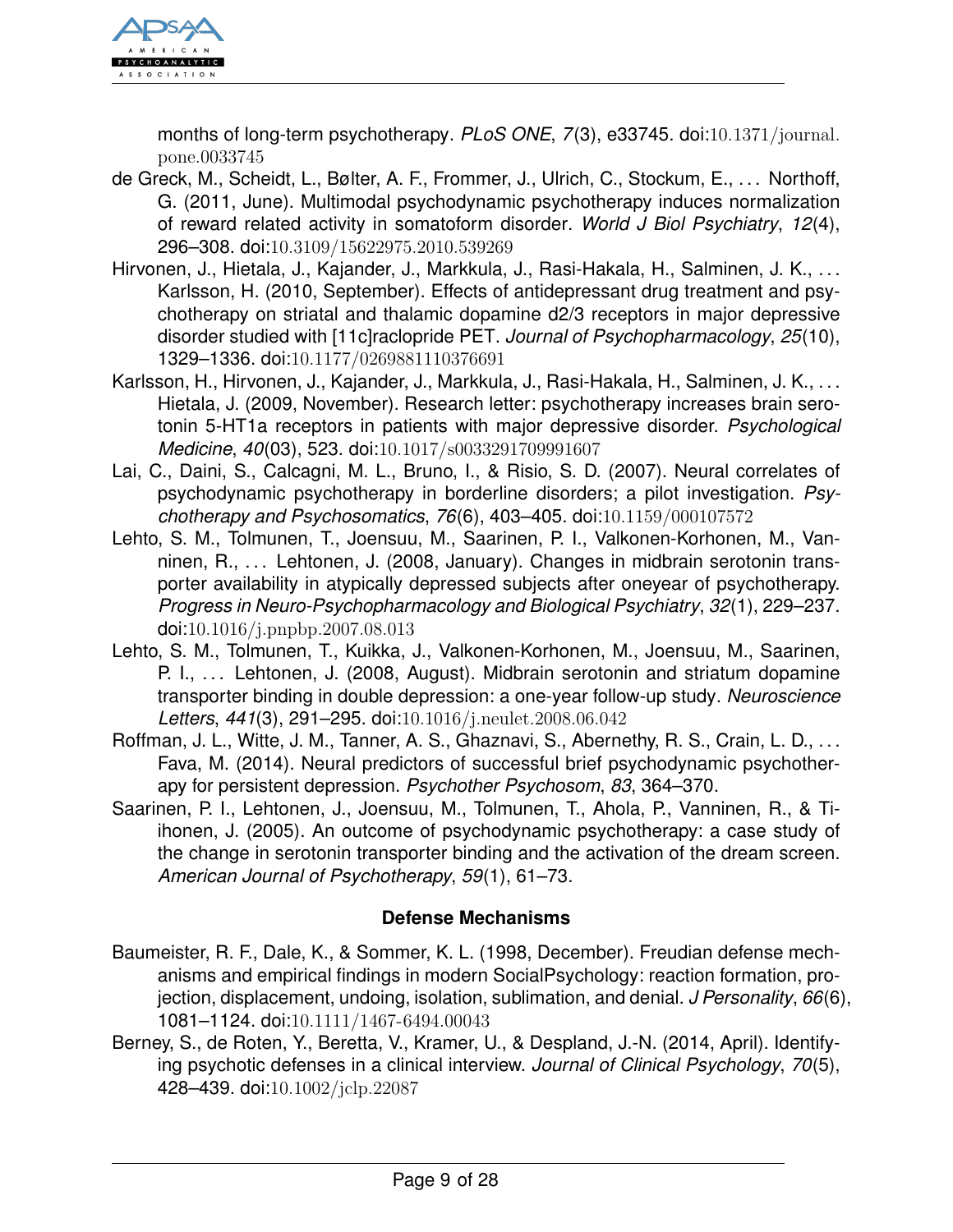

- Bond, M. & Perry, J. C. (2004, September). Long-term changes in defense styles with psychodynamic psychotherapy for depressive, anxiety, and personality disorders. *American Journal of Psychiatry*, *161*(9), 1665–1671. doi:[10.1176/appi.ajp.161.9.1665](http://dx.doi.org/10.1176/appi.ajp.161.9.1665)
- Cohen, E., Chazan, S., Lerner, M., & Maimon, E. (2010, March). Posttraumatic play in young children exposed to terrorism: an empirical study. *Infant Mental Health Journal*, *31*(2), 159–181. doi:[10.1002/imhj.20250](http://dx.doi.org/10.1002/imhj.20250)
- Cramer, P. (2007, February). Longitudinal study of defense mechanisms: late childhood to late adolescence. *J Personality*, *75*(1), 1–24. doi:[10.1111/j.1467-6494.2006.00430.x](http://dx.doi.org/10.1111/j.1467-6494.2006.00430.x)
- Gerostathos, A., de Roten, Y., Berney, S., Despland, J.-N., & Ambresin, G. (2014). How does addressing patient's defenses help to repair alliance ruptures in psychodynamic psychotherapy? *The Journal of Nervous and Mental Disease*, *202*(5), 419– 424. doi:[10.1097/nmd.0000000000000112](http://dx.doi.org/10.1097/nmd.0000000000000112)
- Kramer, U., de Roten, Y., Perry, J. C., & Despland, J.-N. (2013). Beyond splitting: observerrated defense mechanisms in borderline personality disorder. *Psychoanalytic Psychology*, *30*(1), 3–15. doi:[10.1037/a0029463](http://dx.doi.org/10.1037/a0029463)
- Laor, N., Wolmer, L., & Cicchetti, D. V. (2001). The comprehensive assessment of defense style: measuring defense mechanisms in children and adolescents. *The Journal of Nervous and Mental Disease*, *189*(6), 360–368. doi:[10.1097/00005053-200106000-](http://dx.doi.org/10.1097/00005053-200106000-00003) [00003](http://dx.doi.org/10.1097/00005053-200106000-00003)
- Lenzenweger, M. F., Clarkin, J. F., Kernberg, O. F., & Foelsch, P. A. (2001). The inventory of personality organization: psychometric properties, factorial composition, and criterion relations with affect, aggressive dyscontrol, psychosis proneness, and self-domains in a nonclinical sample. *Psychological Assessment*, *13*(4), 577–591. doi:[10.1037/1040-3590.13.4.577](http://dx.doi.org/10.1037/1040-3590.13.4.577)
- Perry, J. C. (2001). A pilot study of defenses in adults with personality disorders entering psychotherapy. *The Journal of Nervous and Mental Disease*, *189*(10), 651–660. doi:[10.1097/00005053-200110000-00001](http://dx.doi.org/10.1097/00005053-200110000-00001)
- Perry, J. C. & Bond, M. (2012, September). Change in defense mechanisms during longterm dynamic psychotherapy and five-year outcome. *American Journal of Psychiatry*, *169*(9), 916–925. doi:[10.1176/appi.ajp.2012.11091403](http://dx.doi.org/10.1176/appi.ajp.2012.11091403)
- Perry, J. C., Bond, M., & Roy, C. (2007). Predictors of treatment duration and retention in a study of long-term dynamic psychotherapy: childhood adversity, adult personality, and diagnosis. *Journal of Psychiatric Practice*, *13*(4), 221–232. doi:[10.1097/01.pra.](http://dx.doi.org/10.1097/01.pra.0000281482.11946.fc) [0000281482.11946.fc](http://dx.doi.org/10.1097/01.pra.0000281482.11946.fc)
- Perry, J. C., Petraglia, J., Olson, T. R., Presniak, M. D., & Metzger, J. A. (2011, November). Accuracy of defense interpretation in three character types. In R. A. Levy, J. S. Ablon, & H. Kächele (Eds.), *Psychodynamic psychotherapy research* (pp. 417–447). Springer Science + Business Media. doi:[10.1007/978-1-60761-792-1\\_25](http://dx.doi.org/10.1007/978-1-60761-792-1_25)
- Porcerelli, J. H., Cogan, R., Markova, T., Miller, K., & Mickens, L. (2011, March). The diagnostic and statistical manual of mental disorders, fourth edition defensive functioning scale: a validity study. *Comprehensive Psychiatry*, *52*(2), 225–230. doi:[10.1016/j.](http://dx.doi.org/10.1016/j.comppsych.2010.06.003) [comppsych.2010.06.003](http://dx.doi.org/10.1016/j.comppsych.2010.06.003)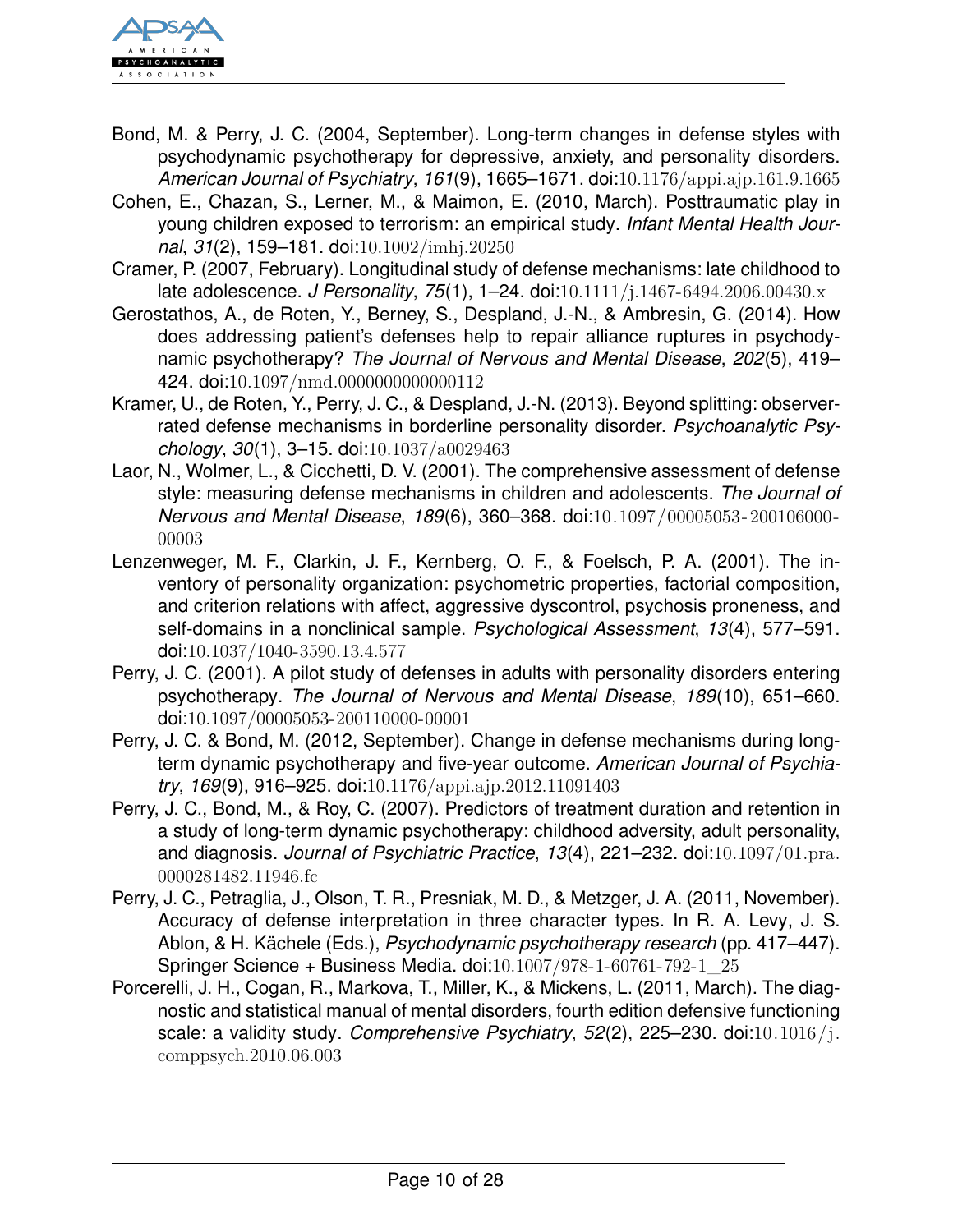

- Presniak, M. D., Olson, T. R., Porcerelli, J. H., & Dauphin, V. B. (2010). Changes in defensive functioning in a case of avoidant personality disorder. *Psychotherapy: Theory, Research, Practice, Training*, *47*(1), 134–139. doi:[10.1037/a0018838](http://dx.doi.org/10.1037/a0018838)
- Rice, T. R. & Hoffman, L. (2014, July). Defense mechanisms and implicit emotion regulation: a comparison of a psychodynamic construct with one from contemporary neuroscience. *Journal of the American Psychoanalytic Association*, *62*(4), 693–708. doi:[10.1177/0003065114546746](http://dx.doi.org/10.1177/0003065114546746)
- Zanarini, M. C., Frankenburg, F. R., & Fitzmaurice, G. (2013, January). Defense mechanisms reported by patients with borderline personality disorder and axis II comparison subjects over 16 years of prospective follow-up: description and prediction of recovery. *American Journal of Psychiatry*, *170*(1), 111–120. doi:[10.1176/appi.ajp.](http://dx.doi.org/10.1176/appi.ajp.2012.12020173) [2012.12020173](http://dx.doi.org/10.1176/appi.ajp.2012.12020173)

### <span id="page-10-0"></span>**Effectiveness of Psychoanalysis and Other Studies of Psychoanalysis**

- Berghout, C. C. & Zevalkink, J. (2009, March). Clinical significance of long-term psychoanalytic treatment. *Bulletin of the Menninger Clinic*, *73*(1), 7–33. doi:[10.1521/bumc.](http://dx.doi.org/10.1521/bumc.2009.73.1.7) [2009.73.1.7](http://dx.doi.org/10.1521/bumc.2009.73.1.7)
- Berghout, C. C., Zevalkink, J., & Roijen, L. H.-v. (2010, January). A cost-utility analysis of psychoanalysis versus psychoanalytic psychotherapy. *International Journal of Technology Assessment in Health Care*, *26*(01), 3. doi:[10.1017/s0266462309990791](http://dx.doi.org/10.1017/s0266462309990791)
- Beutel, M. E. [M. E.]. (2004, June). Assessing the impact of psychoanalyses and longterm psychoanalytic therapies on health care utilization and costs. *Psychotherapy Research*, *14*(2), 146–160. doi:[10.1093/ptr/kph014](http://dx.doi.org/10.1093/ptr/kph014)
- Blatt, S. J. [S. J.] & Shahar, G. (2004, June). Psychoanalysis with whom, for what, and how? comparisons with psychotherapy. *Journal of the American Psychoanalytic Association*, *52*(2), 393–447. doi:[10.1177/00030651040520020401](http://dx.doi.org/10.1177/00030651040520020401)
- Blatt, S. J. [Sidney J.] & Auerbach, J. S. (2003, May). Psychodynamic measures of therapeutic change. *Psychoanalytic Inquiry*, *23*(2), 268–307. doi:[10.1080/07351692309349034](http://dx.doi.org/10.1080/07351692309349034)
- Brown, K. M. & Tracy, D. K. (2014, April). Psychoanalytic psychotherapy in contemporary mental health services: current evidence, future role and challenges. *British Journal of Psychotherapy*, *30*(2), 229–242. doi:[10.1111/bjp.12074](http://dx.doi.org/10.1111/bjp.12074)
- Caligor, E., Hilsenroth, M. J., Devlin, M., Rutherford, B. R., Terry, M., & Roose, S. P. (2012, April). Will patients accept randomization to psychoanalysis? a feasibility study. *Journal of the American Psychoanalytic Association*, *60*(2), 337–360. doi:[10.](http://dx.doi.org/10.1177/0003065112442958) [1177/0003065112442958](http://dx.doi.org/10.1177/0003065112442958)
- Curtis, R. C. (2014, April). Systematic research supporting psychoanalytic and psychodynamic treatments. *Contemporary Psychoanalysis*, *50*(1-2), 34–42. doi:[10.1080/](http://dx.doi.org/10.1080/00107530.2014.880295) [00107530.2014.880295](http://dx.doi.org/10.1080/00107530.2014.880295)
- de Maat, S. [S.], de Jonghe, F., de Kraker, R., Leichsenring, F., Abbass, A., Luyten, P., & Dekker, J. (2013). The current state of the empirical evidence for psychoanalysis: a meta-analytic approach. *Harvard Review of Psychiatry*, *21*(3), 107–137.
- de Maat, S. [Saskia], de Jonghe, F., Schoevers, R., & Dekker, J. (2009, January). The effectiveness of long-term psychoanalytic therapy: a systematic review of empirical studies. *Harvard Review of Psychiatry*, *17*(1), 1–23. doi:[10.1080/10673220902742476](http://dx.doi.org/10.1080/10673220902742476)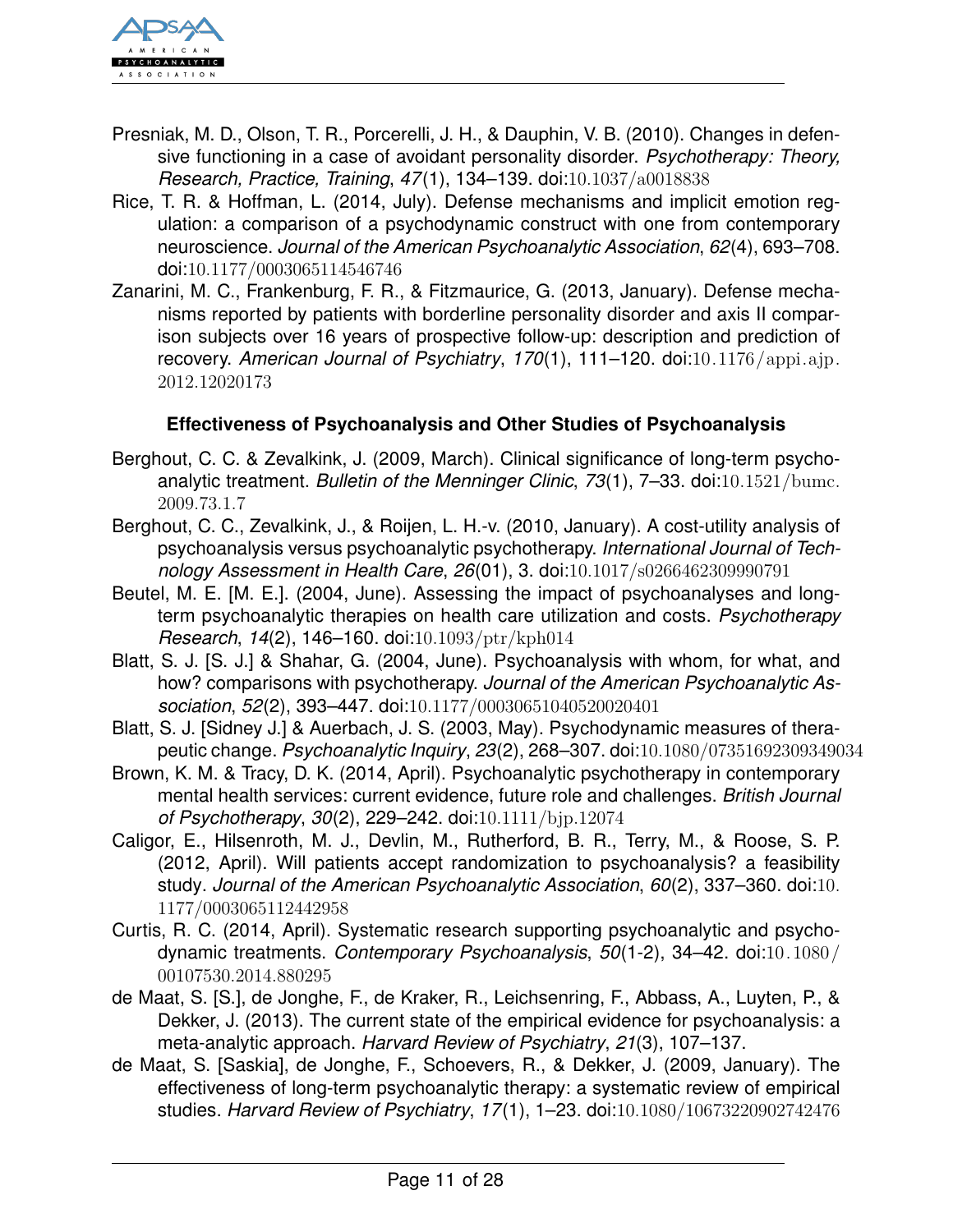

- Doidge, N. (1997, January). Empirical evidence for the efficacy of psychoanalytic psychotherapies and psychoanalysis: an overview. *Psychoanalytic Inquiry*, *17*(sup001), 102–150. doi:[10.1080/07351699709534161](http://dx.doi.org/10.1080/07351699709534161)
- Huber, D., Henrich, G., Clarkin, J., & Klug, G. (2013, June). Psychoanalytic versus psychodynamic therapy for depression: a three-year follow-up study. *Psychiatry: Interpersonal and Biological Processes*, *76*(2), 132–149. doi:[10.1521/psyc.2013.76.2.132](http://dx.doi.org/10.1521/psyc.2013.76.2.132)
- Kantrowitz, J. L. [Judy L.]. (1997, January). A brief review of psychoanalytic outcome research. *Psychoanalytic Inquiry*, *17*(sup001), 87–101. doi:[10.1080/07351699709534160](http://dx.doi.org/10.1080/07351699709534160)
- Kernberg, O. F. (2002, June). Psychoanalytic contributions to psychiatry. *Arch Gen Psychiatry*, *59*(6), 497. doi:[10.1001/archpsyc.59.6.497](http://dx.doi.org/10.1001/archpsyc.59.6.497)
- Knekt, P., Lindfors, O., Laaksonen, M. A., Renlund, C., Haaramo, P., Härkänen, T., & Virtala, E. (2011, July). Quasi-experimental study on the effectiveness of psychoanalysis, long-term and short-term psychotherapy on psychiatric symptoms, work ability and functional capacity during a 5-year follow-up. *Journal of Affective Disorders*, *132*(1-2), 37–47. doi:[10.1016/j.jad.2011.01.014](http://dx.doi.org/10.1016/j.jad.2011.01.014)
- Leichsenring, F. [Falk]. (2005, June). Are psychodynamic and psychoanalytic therapies effective? a review of empirical data. *International Journal of Psychoanalysis*, *86*(3), 841–868. doi:[10.1516/rfee-lkpn-b7tf-kpdu](http://dx.doi.org/10.1516/rfee-lkpn-b7tf-kpdu)
- Poulsen, S., Lunn, S., Daniel, S. I. F., Folke, S., Mathiesen, B. B., Katznelson, H., & Fairburn, C. G. (2014, January). A randomized controlled trial of psychoanalytic psychotherapy or cognitive-behavioral therapy for bulimia nervosa. *American Journal of Psychiatry*, *171*(1), 109–116. doi:[10.1176/appi.ajp.2013.12121511](http://dx.doi.org/10.1176/appi.ajp.2013.12121511)
- Roy, C. A., Perry, C. J., Luborsky, L., & Banon, E. (2009, April). Changes in defensive functioning in completed psychoanalyses: the penn psychoanalytic treatment collection. *Journal of the American Psychoanalytic Association*, *57*(2), 399–415. doi:[10.1177/](http://dx.doi.org/10.1177/0003065109333357) [0003065109333357](http://dx.doi.org/10.1177/0003065109333357)
- Shedler, J. [J.]. (2002, June). A new language for psychoanalytic diagnosis. *Journal of the American Psychoanalytic Association*, *50*(2), 429–456. doi:[10.1177/00030651020500022201](http://dx.doi.org/10.1177/00030651020500022201)
- Steinberg, P. I. & Cochrane, D. (2013, March). Integration of psychoanalytic concepts in the formulation and management of hospitalized psychiatric patients. *Bulletin of the Menninger Clinic*, *77*(1), 23–40. doi:[10.1521/bumc.2013.77.1.23](http://dx.doi.org/10.1521/bumc.2013.77.1.23)
- Valbak, K. (2004, March). Suitability for psychoanalytic psychotherapy: a review. *Acta Psychiatrica Scandinavica*, *109*(3), 164–178. doi:[10.1046/j.1600-0447.2003.00248.x](http://dx.doi.org/10.1046/j.1600-0447.2003.00248.x)
- Wallerstein, R. S. (2002, June). Psychoanalytic treatments within psychiatry. *Arch Gen Psychiatry*, *59*(6), 499. doi:[10.1001/archpsyc.59.6.499](http://dx.doi.org/10.1001/archpsyc.59.6.499)
- Zimmermann, J., Løffler-Stastka, H., Huber, D., Klug, G., Alhabbo, S., Bock, A., & Benecke, C. (2014, September). Is it all about the higher dose? why psychoanalytic therapy is an effective treatment for major depression. *Clinical Psychology Psychotherapy*. doi:[10.1002/cpp.1917](http://dx.doi.org/10.1002/cpp.1917)

## <span id="page-11-0"></span>**Effectiveness of Psychodynamic Psychotherapy: Adult**

Aafjes-van Doorn, K., Macdonald, J., Stein, M., Cooper, A. M., & Tucker, S. (2014, April). Experiential dynamic therapy: a preliminary investigation into the effectiveness and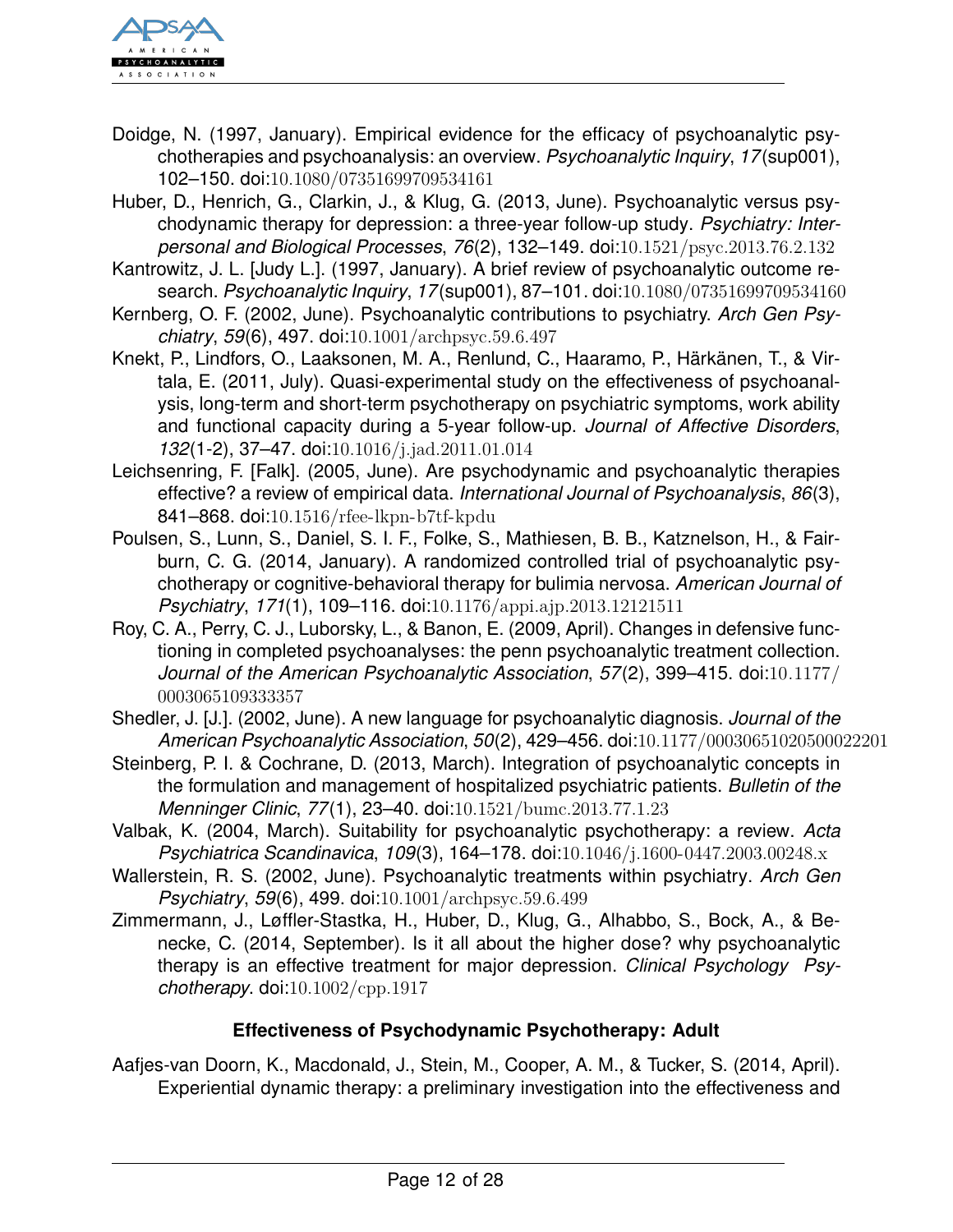

process of the extended initial session. *Journal of Clinical Psychology*, *70*(10), 914– 923. doi:[10.1002/jclp.22094](http://dx.doi.org/10.1002/jclp.22094)

- Abbass, A. A. [A. A.], Kisely, S. R., Town, J. M., Leichsenring, F., Driessen, E., Maat, S. D., & Crowe, E. (1996). Short-term psychodynamic psychotherapies for common mental disorders. *Cochrane Database of Systematic Reviews*. doi:[doi:10.1002/14651858.](http://dx.doi.org/doi:10.1002/14651858.cd004687.pub4) [cd004687.pub4](http://dx.doi.org/doi:10.1002/14651858.cd004687.pub4)
- Abbass, A., Kisely, S., & Kroenke, K. (2009). Short-term psychodynamic psychotherapy for somatic disorders. *Psychotherapy and Psychosomatics*, *78*(5), 265–274. doi:[10.](http://dx.doi.org/10.1159/000228247) [1159/000228247](http://dx.doi.org/10.1159/000228247)
- Abbass, A., Town, J., & Driessen, E. (2011, March). The efficacy of short-term psychodynamic psychotherapy for depressive disorders with comorbid personality disorder. *Psychiatry: Interpersonal and Biological Processes*, *74*(1), 58–71. doi:[10.1521/psyc.](http://dx.doi.org/10.1521/psyc.2011.74.1.58) [2011.74.1.58](http://dx.doi.org/10.1521/psyc.2011.74.1.58)
- Abbass, A., Town, J., & Driessen, E. (2012). Intensive short-term dynamic psychotherapy: a systematic review and meta-analysis of outcome research. *Harvard Review of Psychiatry*, *20*(2), 97–108. doi:[10.3109/10673229.2012.677347](http://dx.doi.org/10.3109/10673229.2012.677347)
- Anderson, E. (1995). Short-term dynamically oriented psychotherapy: a review and metaanalysis. *Clinical Psychology Review*, *15*(6), 503–514. doi:[10.1016/0272 - 7358\(95\)](http://dx.doi.org/10.1016/0272-7358(95)00027-m) [00027-m](http://dx.doi.org/10.1016/0272-7358(95)00027-m)
- Barth, J., Munder, T., Gerger, H., Nüesch, E., Trelle, S., Znoj, H., ... Cuijpers, P. (2013, May). Comparative efficacy of seven psychotherapeutic interventions for patients with depression: a network meta-analysis. *PLoS Med*, *10*(5), e1001454. doi:[10 .](http://dx.doi.org/10.1371/journal.pmed.1001454) [1371/journal.pmed.1001454](http://dx.doi.org/10.1371/journal.pmed.1001454)
- Bateman, A. [Anthony] & Fonagy, P. [Peter]. (2008, May). 8-year follow-up of patients treated for borderline personality disorder: mentalization-based treatment versus treatment as usual. *American Journal of Psychiatry*, *165*(5), 631–638. doi:[10.1176/](http://dx.doi.org/10.1176/appi.ajp.2007.07040636) [appi.ajp.2007.07040636](http://dx.doi.org/10.1176/appi.ajp.2007.07040636)
- Blatt, S. J. S., David, A., Auerbach, J. S., & Behrends, R. S. (1996). Change in object and self-representations in long-term, intensive, inpatient treatment of seriously disturbed adolescents and young adults. *Psychiatry: Interpersonal and Biological Processes*, *59*(1), 82–107.
- Busch, F. N., Milrod, B. L., & Sandberg, L. S. (2009, February). A study demonstrating efficacy of a psychoanalytic psychotherapy for panic disorder: implications for psychoanalytic research, theory, and practice. *Journal of the American Psychoanalytic Association*, *57*(1), 131–148. doi:[10.1177/0003065108329677](http://dx.doi.org/10.1177/0003065108329677)
- Crits-Christoph, P., Gibbons, M. B. C., Gallop, R., Ring-Kurtz, S., Barber, J. P., Worley, M., . . . Hearon, B. (2008). Supportive-expressive psychodynamic therapy for cocaine dependence: a closer look. *Psychoanalytic Psychology*, *25*(3), 483–498. doi:[10.1037/0736-9735.25.3.483](http://dx.doi.org/10.1037/0736-9735.25.3.483)
- Crits-Christoph, P., Gibbons, M. B. C., Narducci, J., Schamberger, M., & Gallop, R. (2005). Interpersonal problems and the outcome of interpersonally oriented psychodynamic treatment of GAD. *Psychotherapy: Theory, Research, Practice, Training*, *42*(2), 211– 224. doi:[10.1037/0033-3204.42.2.211](http://dx.doi.org/10.1037/0033-3204.42.2.211)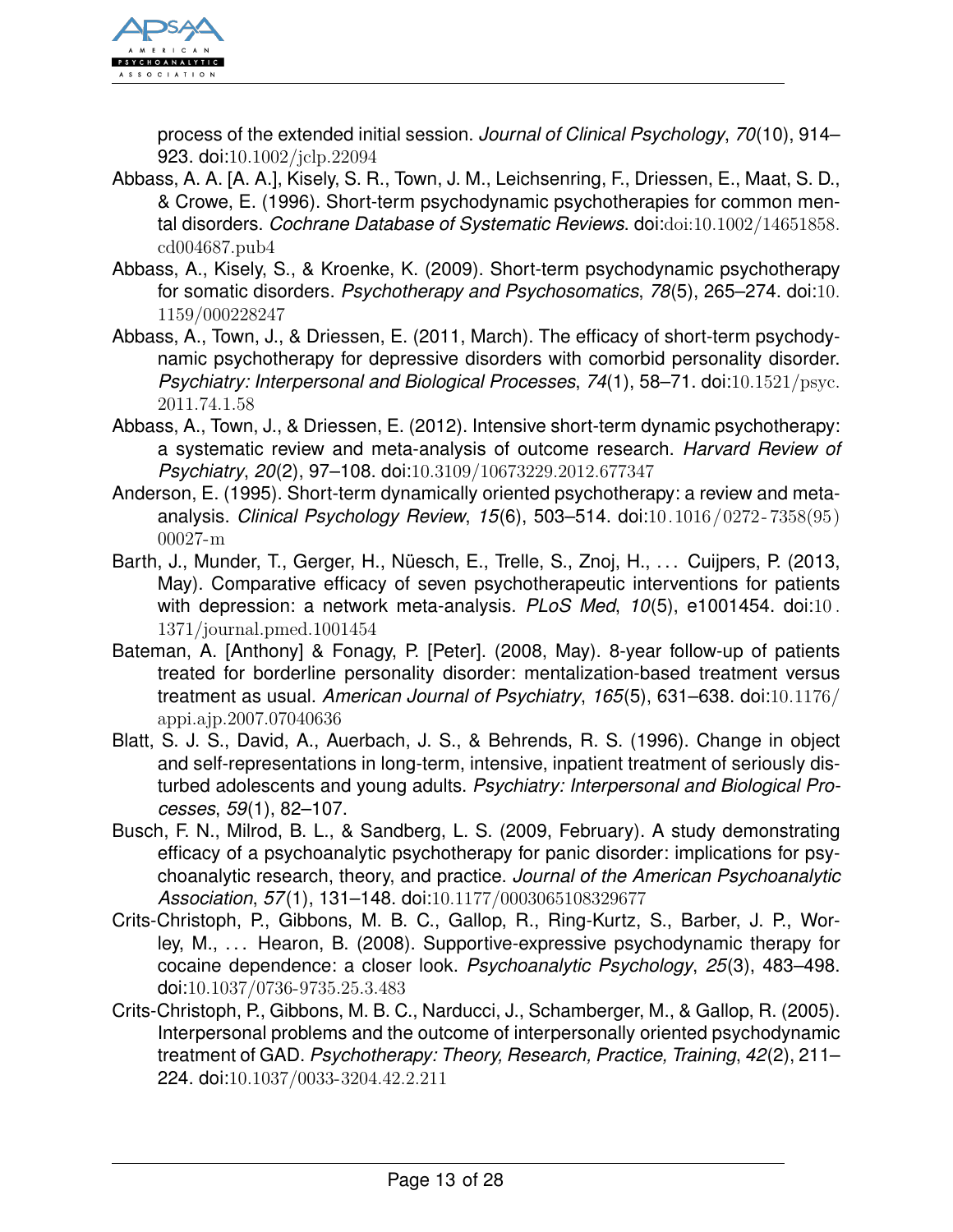

- Cuijpers, P., van Straten, A., Andersson, G., & van Oppen, P. (2008). Psychotherapy for depression in adults: a meta-analysis of comparative outcome studies. *Journal of Consulting and Clinical Psychology*, *76*(6), 909–922. doi:[10.1037/a0013075](http://dx.doi.org/10.1037/a0013075)
- Dekker, J. J. M., Hendriksen, M., Kool, S., Bakker, L., Driessen, E., Jonghe, F. D., ... Van, H. L. (2014, April). Growing evidence for psychodynamic therapy for depression. *Contemporary Psychoanalysis*, *50*(1-2), 131–155. doi:[10.1080/00107530.2014.](http://dx.doi.org/10.1080/00107530.2014.880312) [880312](http://dx.doi.org/10.1080/00107530.2014.880312)
- Gerber, A. J., Kocsis, J. H., Milrod, B. L., Roose, S. P., Barber, J. P., Thase, M. E., ... Leon, A. C. (2011, January). A quality-based review of randomized controlled trials of psychodynamic psychotherapy. *American Journal of Psychiatry*, *168*(1), 19–28. doi:[10.1176/appi.ajp.2010.08060843](http://dx.doi.org/10.1176/appi.ajp.2010.08060843)
- Gibbons, M. B. C., Thompson, S. M., Scott, K., Schauble, L. A., Mooney, T., Thompson, D., ... Crits-Christoph, P. (2012). Supportive-expressive dynamic psychotherapy in the community mental health system: a pilot effectiveness trial for the treatment of depression. *Psychotherapy*, *49*(3), 303–316. doi:[10.1037/a0027694](http://dx.doi.org/10.1037/a0027694)
- Harder, S., Koester, A., Valbak, K., & Rosenbaum, B. (2014, June). Five-year follow-up of supportive psychodynamic psychotherapy in first-episode psychosis: long-term outcome in social functioning. *Psychiatry: Interpersonal and Biological Processes*, *77*(2), 155–168. doi:[10.1521/psyc.2014.77.2.155](http://dx.doi.org/10.1521/psyc.2014.77.2.155)
- Haskayne, D., Hirschfeld, R., & Larkin, M. (2014, March). The outcome of psychodynamic psychotherapies with individuals diagnosed with personality disorders: a systematic review. *Psychoanalytic Psychotherapy*, *28*(2), 115–138. doi:[10.1080/02668734.2014.](http://dx.doi.org/10.1080/02668734.2014.888675) [888675](http://dx.doi.org/10.1080/02668734.2014.888675)
- Høglend, P. (2003, September). Long-term effects of brief dynamic psychotherapy. *Psychotherapy Research*, *13*(3), 271–292. doi:[10.1093/ptr/kpg031](http://dx.doi.org/10.1093/ptr/kpg031)
- Johansson, R., Nyblom, A., Carlbring, P., Cuijpers, P., & Andersson, G. (2013). Choosing between internet-based psychodynamic versus cognitive behavioral therapy for depression: a pilot preference study. *BMC Psychiatry*, *13*(1), 268. doi:[10.1186/1471-](http://dx.doi.org/10.1186/1471-244x-13-268) [244x-13-268](http://dx.doi.org/10.1186/1471-244x-13-268)
- Joyce, A. S., O'Kelly, J. G., Ogrodniczuk, J. S., Piper, W. E., & Rosie, J. S. (2012, December). A naturalistic trial of brief psychodynamic therapy for recurrent major depression. *Psychodynamic Psychiatry*, *40*(4), 645–671. doi:[10.1521/pdps.2012.40.4.645](http://dx.doi.org/10.1521/pdps.2012.40.4.645)
- Leichsenring, F. [F.] & Rabung, S. (2011, June). Long-term psychodynamic psychotherapy in complex mental disorders: update of a meta-analysis. *The British Journal of Psychiatry*, *199*(1), 15–22. doi:[10.1192/bjp.bp.110.082776](http://dx.doi.org/10.1192/bjp.bp.110.082776)
- Leichsenring, F. [Falk]. (2001, April). Comparative effects of short-term psychodynamic psychotherapy and cognitive-behavioral therapy in depression. *Clinical Psychology Review*, *21*(3), 401–419. doi:[10.1016/s0272-7358\(99\)00057-4](http://dx.doi.org/10.1016/s0272-7358(99)00057-4)
- Leichsenring, F. [Falk]. (2008, October). Effectiveness of long-term psychodynamic psychotherapy. *JAMA*, *300*(13), 1551. doi:[10.1001/jama.300.13.1551](http://dx.doi.org/10.1001/jama.300.13.1551)
- Leichsenring, F. [Falk], Abbass, A., Luyten, P., Hilsenroth, M., & Rabung, S. (2013, September). The emerging evidence for long-term psychodynamic therapy. *Psychodynamic Psychiatry*, *41*(3), 361–384. doi:[10.1521/pdps.2013.41.3.361](http://dx.doi.org/10.1521/pdps.2013.41.3.361)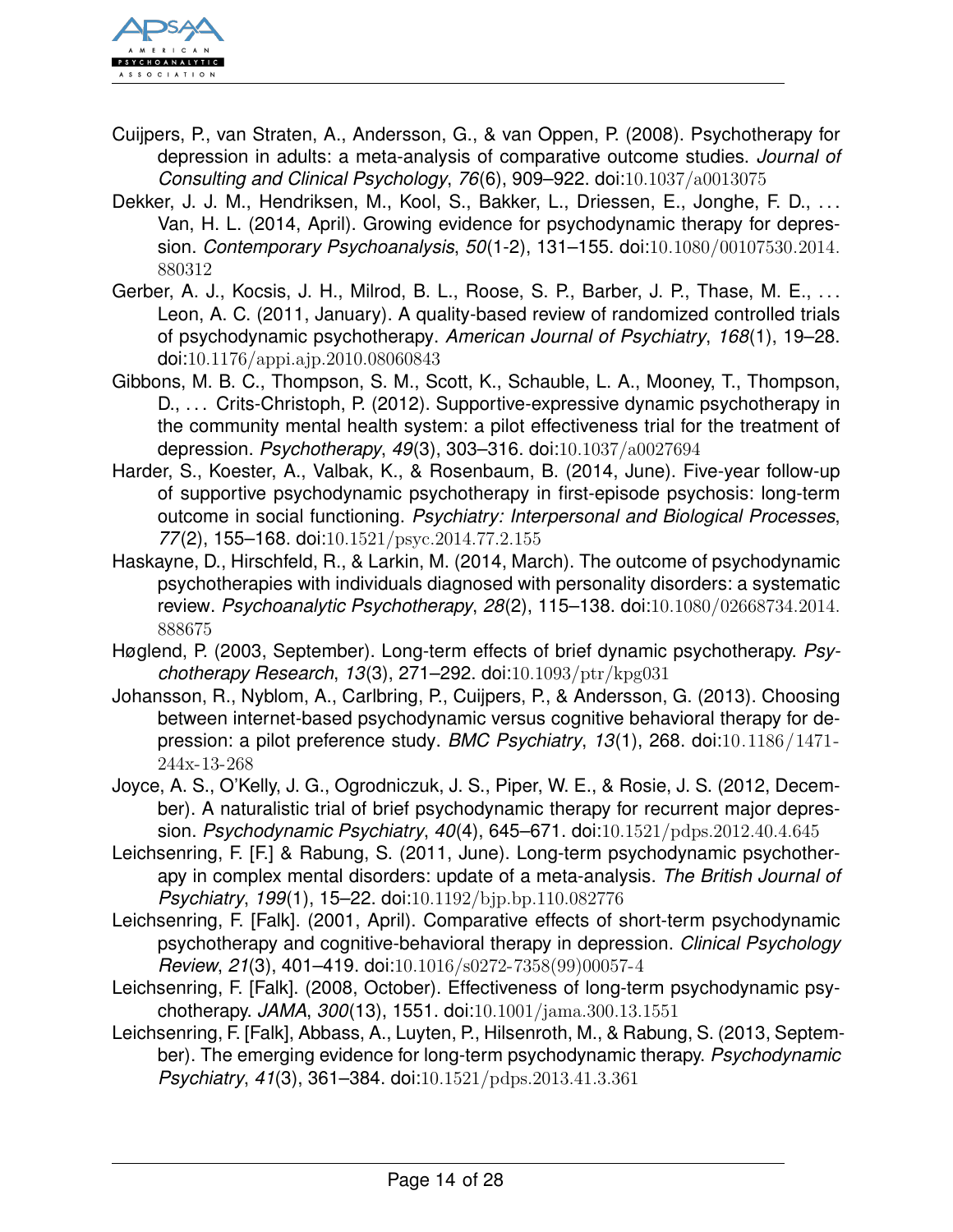

- Leichsenring, F. [Falk], Salzer, S. [Simone], Beutel, M. E. [Manfred E.], Herpertz, S., Hiller, W., Hoyer, J., ... Leibing, E. (2014, October). Long-term outcome of psychodynamic therapy and cognitive-behavioral therapy in social anxiety disorder. *American Journal of Psychiatry*, *171*(10), 1074–1082. doi:[10.1176/appi.ajp.2014.13111514](http://dx.doi.org/10.1176/appi.ajp.2014.13111514)
- Levy, R. A. [R. A.], Ablon, J. S., Thomä, H., Kächele, H., Ackerman, J., Erhardt, I., & Seybert, C. (2012, March). A session of psychoanalysis as analyzed by the psychotherapy process q-set: amalia x, session 152. In R. Levy, J. S. Ablon, & H. Kächele (Eds.), *Psychodynamic psychotherapy research: evidence-based practice and practice-based evidence* (Vol. 57, *2*, pp. 509–526). Totowa, NJ, US: Humana Press. doi:[10.1007/s00278-012-0900-5](http://dx.doi.org/10.1007/s00278-012-0900-5)
- Luyten, P. & Blatt, S. J. [Sidney J.]. (2012, March). Psychodynamic treatment of depression. *Psychiatric Clinics of North America*, *35*(1), 111–129. doi:[10.1016/j.psc.2012.](http://dx.doi.org/10.1016/j.psc.2012.01.001) [01.001](http://dx.doi.org/10.1016/j.psc.2012.01.001)
- Milrod, B., Busch, F., Leon, A. C., Shapiro, T., Aronson, A., Roiphe, J., ... Shear, M. K. (2000, November). Open trial of psychodynamic psychotherapy for panic disorder: a pilot study. *American Journal of Psychiatry*, *157*(11), 1878–1880. doi:[10.1176/appi.](http://dx.doi.org/10.1176/appi.ajp.157.11.1878) [ajp.157.11.1878](http://dx.doi.org/10.1176/appi.ajp.157.11.1878)
- Monti, F., Tonetti, L., & Bitti, P. E. R. (2014, January). Comparison of cognitive-behavioural therapy and psychodynamic therapy in the treatment of anxiety among university students: an effectiveness study. *British Journal of Guidance Counselling*, *42*(3), 233–244. doi:[10.1080/03069885.2013.878018](http://dx.doi.org/10.1080/03069885.2013.878018)
- Rosenbaum, B., Harder, S., Knudsen, P., Køster, A., Lindhardt, A., Lajer, M., . . . Winther, G. (2012, December). Supportive psychodynamic psychotherapy versus treatment as usual for first-episode psychosis: two-year outcome. *Psychiatry: Interpersonal and Biological Processes*, *75*(4), 331–341. doi:[10.1521/psyc.2012.75.4.331](http://dx.doi.org/10.1521/psyc.2012.75.4.331)
- Slavin-Mulford, J. H. & Mark, J. (2012). Evidence-based psychodynamic treatments for anxiety disorders: a review. In H. R. A. A. Levy J. Stuart; Kächele (Ed.), *Psychodynamic psychotherapy research: evidence-based practice and practice-based evidence.* (pp. 117–137). Totowa, NJ, US: Humana Press.
- Smit, Y., Huibers, M. J., Ioannidis, J. P., van Dyck, R., van Tilburg, W., & Arntz, A. (2012, March). The effectiveness of long-term psychoanalytic psychotherapy: a meta-analysis of randomized controlled trials. *Clinical Psychology Review*, *32*(2), 81–92. doi:[10.](http://dx.doi.org/10.1016/j.cpr.2011.11.003) [1016/j.cpr.2011.11.003](http://dx.doi.org/10.1016/j.cpr.2011.11.003)
- Stiles, W. B., Barkham, M., Mellor-Clark, J., & Connell, J. (2007, September). Effectiveness of cognitive-behavioural, person-centred, and psychodynamic therapies in UK primary-care routine practice: replication in a larger sample. *Psychological Medicine*, *38*(05). doi:[10.1017/s0033291707001511](http://dx.doi.org/10.1017/s0033291707001511)
- Thompson-Brenner, H., Weingeroff, J., & Westen, D. (2009). Empirical support for psychodynamic psychotherapy for eating disorders. In R. A. Levy & J. S. Ablon (Eds.), *Handbook of evidence-based psychodynamic psychotherapy* (pp. 67–92). Springer Science + Business Media. doi:[10.1007/978-1-59745-444-5\\_4](http://dx.doi.org/10.1007/978-1-59745-444-5_4)
- Town, J. M., Abbass, A., & Hardy, G. (2011, December). Short-term psychodynamic psychotherapy for personality disorders: a critical review of randomized controlled trials. *Journal of Personality Disorders*, *25*(6), 723–740. doi:[10.1521/pedi.2011.25.6.723](http://dx.doi.org/10.1521/pedi.2011.25.6.723)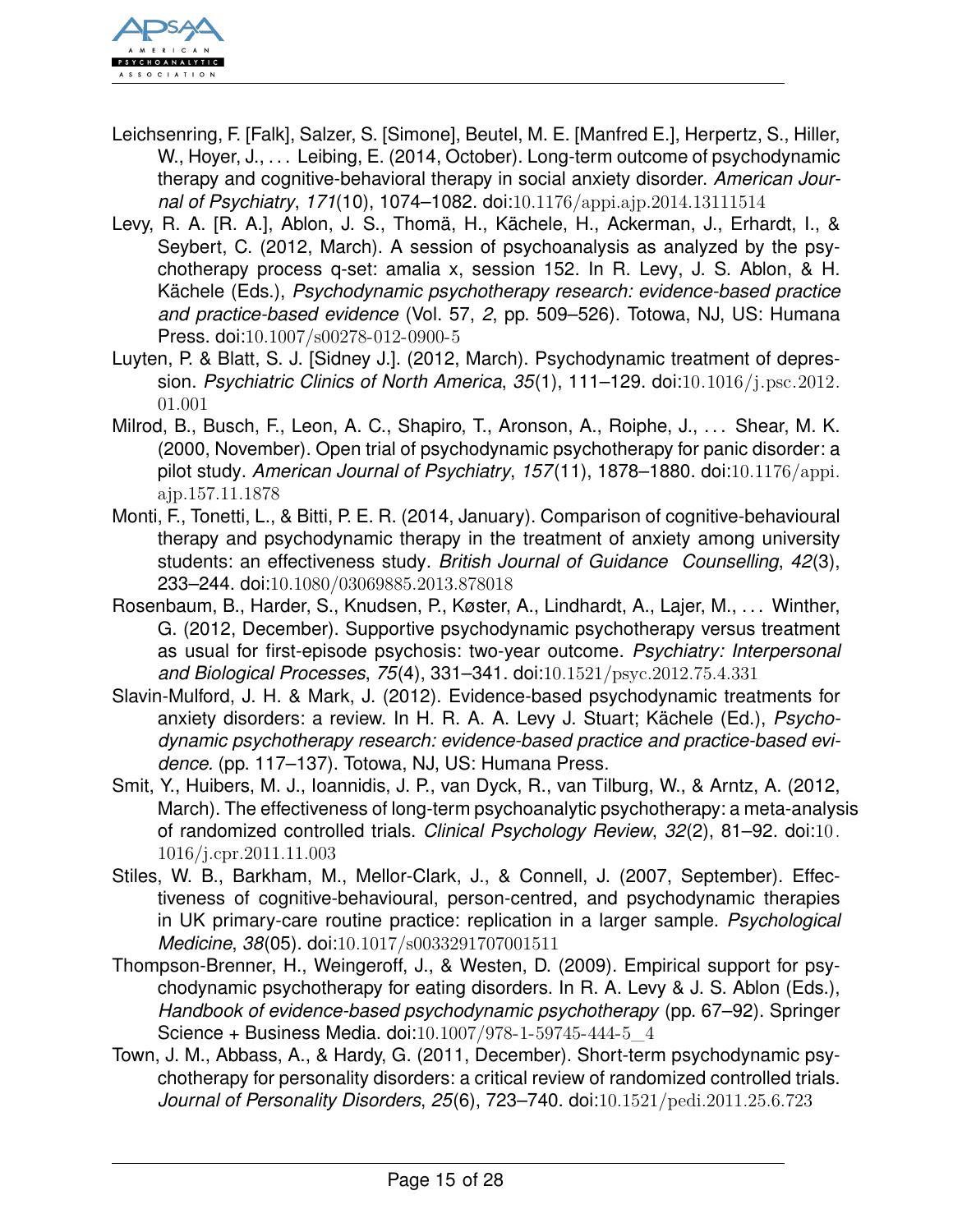

- Town, J. M., Diener, M. J., Abbass, A., Leichsenring, F., Driessen, E., & Rabung, S. (2012). A meta-analysis of psychodynamic psychotherapy outcomes: evaluating the effects of research-specific procedures. *Psychotherapy*, *49*(3), 276–290. doi:[10.](http://dx.doi.org/10.1037/a0029564) [1037/a0029564](http://dx.doi.org/10.1037/a0029564)
- Werbart, A., Levin, L., Andersson, H., & Sandell, R. (2013). Everyday evidence: outcomes of psychotherapies in swedish public health services. *Psychotherapy*, *50*(1), 119– 130. doi:[10.1037/a0031386](http://dx.doi.org/10.1037/a0031386)

## <span id="page-15-0"></span>**Effectiveness of Psychodynamic Psychotherapy: Child/Adolescent**

- Abbass, A. A. [Allan A.], Rabung, S., Leichsenring, F., Refseth, J. S., & Midgley, N. (2013, August). Psychodynamic psychotherapy for children and adolescents: a meta-analysis of short-term psychodynamic models. *Journal of the American Academy of Child Adolescent Psychiatry*, *52*(8), 863–875. doi:[10.1016/j.jaac.2013.05.014](http://dx.doi.org/10.1016/j.jaac.2013.05.014)
- Fonagy, P. [P.] & Target, M. [M.]. (1996). Predictors of outcome in child psychoanalysis: a retrospective study of 763 cases at the anna freud centre. *Journal of the American Psychoanalytic Association*, *44*(1), 27–77.
- Kolaitis, G., Giannakopoulos, G., Tomaras, V., Christogiorgos, S., Pomini, V., Layiou-Lignos, E., ... Tsiantis, J. (2014). Self-esteem and social adjustment in depressed youths: a randomized trial comparing psychodynamic psychotherapy and family therapy. *Psychotherapy and Psychosomatics*, *83*(4), 249–251. doi:[10.1159/000358289](http://dx.doi.org/10.1159/000358289)
- Midgley, N. [Nicholas], Target, M., & Smith, J. (2006, June). The outcome of child psychoanalysis from the patient's point of view: a qualitative analysis of a long-term follow-up study. *Psychology and Psychotherapy: Theory, Research and Practice*, *79*(2), 257–269. doi:[10.1348/147608305x52694](http://dx.doi.org/10.1348/147608305x52694)
- Midgley, N. [Nick] & Kennedy, E. (2011, December). Psychodynamic psychotherapy for children and adolescents: a critical review of the evidence base. *Journal of Child Psychotherapy*, *37*(3), 232–260. doi:[10.1080/0075417x.2011.614738](http://dx.doi.org/10.1080/0075417x.2011.614738)
- Nemirovski Edlund, J., Thorén, A., & Carlberg, G. (2014, June). Outcome of psychodynamic child psychotherapy in routine practice. *European Journal of Psychotherapy Counselling*, *16*(3), 228–244. doi:[10.1080/13642537.2014.927381](http://dx.doi.org/10.1080/13642537.2014.927381)
- Palmer, R., Nascimento, L. N., & Fonagy, P. (2013, April). The state of the evidence base for psychodynamic psychotherapy for children and adolescents. *Child and Adolescent Psychiatric Clinics of North America*, *22*(2), 149–214. doi:[10.1016/j.chc.2012.](http://dx.doi.org/10.1016/j.chc.2012.12.001) [12.001](http://dx.doi.org/10.1016/j.chc.2012.12.001)
- Parker, B. & Turner, W. (2014, March). Psychoanalytic/psychodynamic psychotherapy for sexually abused children and adolescents: a systematic review. *Research on Social Work Practice*, *24*(4), 389–399. doi:[10.1177/1049731514525477](http://dx.doi.org/10.1177/1049731514525477)
- Salzer, S. [S.], Cropp, C., Jaeger, U., Masuhr, O., & Streeck-Fischer, A. (2013, November). Psychodynamic therapy for adolescents suffering from co-morbid disorders of conduct and emotions in an in-patient setting: a randomized controlled trial. *Psychological Medicine*, *44*(10), 2213–2222. doi:[10.1017/s003329171300278x](http://dx.doi.org/10.1017/s003329171300278x)
- Slonim, D. A., Shefler, G., Gvirsman, S. D., & Tishby, O. (2011, November). Changes in rigidity and symptoms among adolescents in psychodynamic psychotherapy. *Psychotherapy Research*, *21*(6), 685–697. doi:[10.1080/10503307.2011.602753](http://dx.doi.org/10.1080/10503307.2011.602753)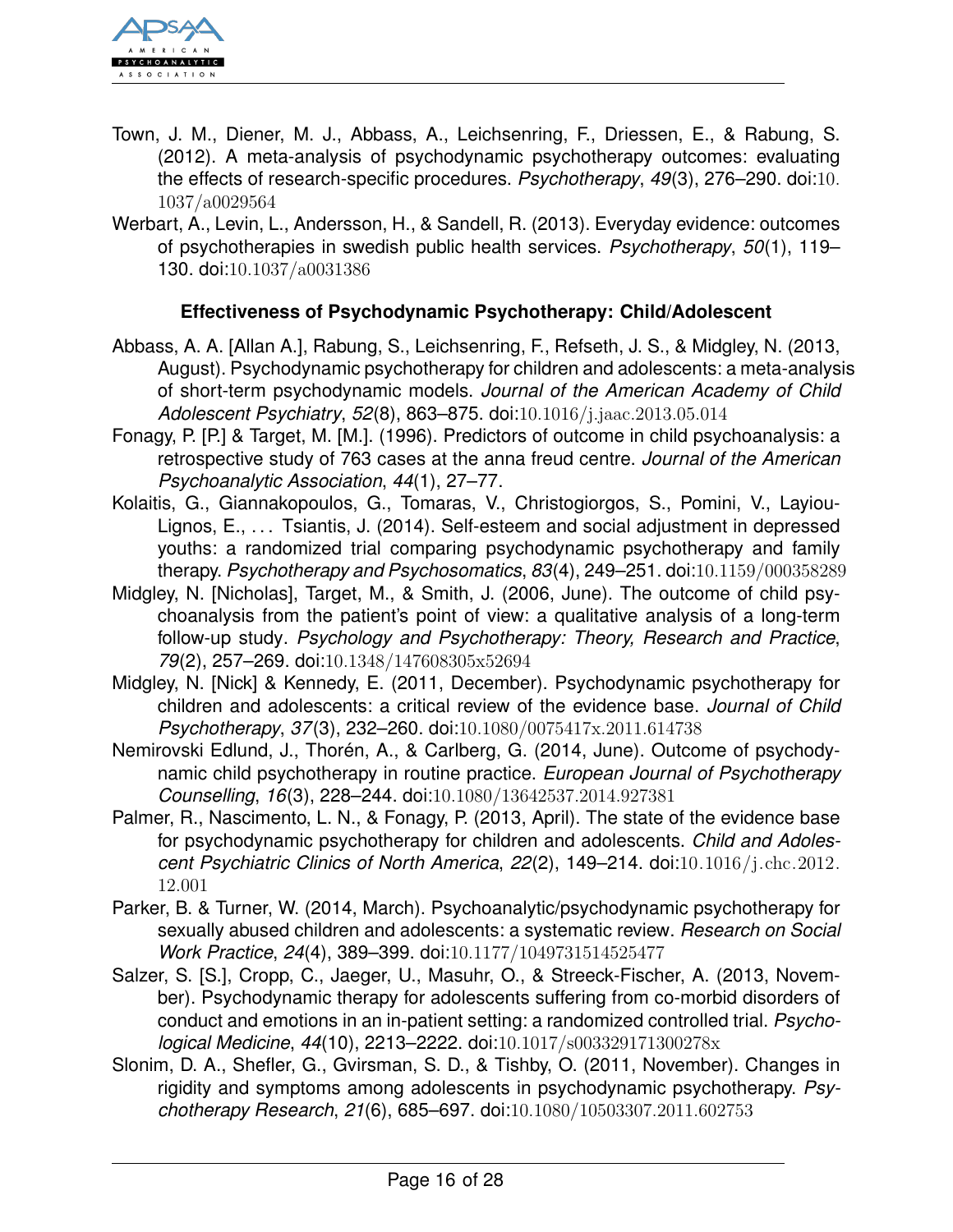

- Slonim, D. A., Shefler, G., Slonim, N., & Tishby, O. (2013, March). Adolescents in psychodynamic psychotherapy: changes in internal representations of relationships with parents. *Psychotherapy Research*, *23*(2), 201–217. doi:[10 . 1080 / 10503307 . 2013 .](http://dx.doi.org/10.1080/10503307.2013.765998) [765998](http://dx.doi.org/10.1080/10503307.2013.765998)
- Target, M. [Mary] & Fonagy, P. [Peter]. (1994, March). Efficacy of psychoanalysis for children with emotional disorders. *Journal of the American Academy of Child Adolescent Psychiatry*, *33*(3), 361–371. doi:[10.1097/00004583-199403000-00010](http://dx.doi.org/10.1097/00004583-199403000-00010)

## <span id="page-16-0"></span>**Efficacy of Psychodynamic Psychotherapy**

- Barber, J. P., Barrett, M. S., Gallop, R., Rynn, M. A., & Rickels, K. (2011, November). Short-term dynamic psychotherapy versus pharmacotherapy for major depressive disorder. *J. Clin. Psychiatry*, *73*(01), 66–73. doi:[10.4088/jcp.11m06831](http://dx.doi.org/10.4088/jcp.11m06831)
- Bastos, A. G., Guimaraes, L. S. P., & Trentini, C. M. (2014, July). The efficacy of long-term psychodynamic psychotherapy, fluoxetine and their combination in the outpatient treatment of depression. *Psychotherapy Research*, *25*(5), 612–624. doi:[10. 1080 /](http://dx.doi.org/10.1080/10503307.2014.935519) [10503307.2014.935519](http://dx.doi.org/10.1080/10503307.2014.935519)
- Bateman, A. [A.] & Fonagy, P. [P.]. (2009, October). Randomized controlled trial of outpatient mentalization-based treatment versus structured clinical management for borderline personality disorder. *American Journal of Psychiatry*, *166*(12), 1355–1364. doi:[10.1176/appi.ajp.2009.09040539](http://dx.doi.org/10.1176/appi.ajp.2009.09040539)
- Bateman, A. [Anthony] & Fonagy, P. [Peter]. (2008, May). 8-year follow-up of patients treated for borderline personality disorder: mentalization-based treatment versus treatment as usual. *American Journal of Psychiatry*, *165*(5), 631–638. doi:[10.1176/](http://dx.doi.org/10.1176/appi.ajp.2007.07040636) [appi.ajp.2007.07040636](http://dx.doi.org/10.1176/appi.ajp.2007.07040636)
- Bögels, S. M., Wijts, P., Oort, F. J., & Sallaerts, S. J. M. (2014, February). Psychodynamic psychotherapy versus cognitive behavior therapy for social anxiety disorder: an efficacy and partial effectiveness trial. *Depression and Anxiety*, *31*(5), 363–373. doi:[10.1002/da.22246](http://dx.doi.org/10.1002/da.22246)
- Clarkin, J. F. & Levy, K. N. (2003, May). A psychodynamic treatment for severe personality disorders: issues in treatment development. *Psychoanalytic Inquiry*, *23*(2), 248–267. doi:[10.1080/07351692309349033](http://dx.doi.org/10.1080/07351692309349033)
- Clarkin, J. F., Levy, K. N., Lenzenweger, M. F., & Kernberg, O. F. (2004, February). The personality disorders institute/borderline personality disorder research foundation randomized control trial for borderline personality disorder: rationale, methods, and patient characteristics. *Journal of Personality Disorders*, *18*(1), 52–72. doi:[10.1521/](http://dx.doi.org/10.1521/pedi.18.1.52.32769) [pedi.18.1.52.32769](http://dx.doi.org/10.1521/pedi.18.1.52.32769)
- Clarkin, J. F., Levy, K. N., Lenzenweger, M. F., & Kernberg, O. F. (2007, June). Evaluating three treatments for borderline personality disorder: a multiwave study. *American Journal of Psychiatry*, *164*(6), 922–928. doi:[10.1176/ajp.2007.164.6.922](http://dx.doi.org/10.1176/ajp.2007.164.6.922)
- Dahl, H.-S. J. [Hanne-Sofie J.], Røssberg, J. I., Crits-Christoph, P., Gabbard, G. O., Hersoug, A. G., Perry, J. C., ... Høglend, P. A. (2014). Long-term effects of analysis of the patient-therapist relationship in the context of patients' personality pathology and therapists' parental feelings. *Journal of Consulting and Clinical Psychology*, *82*(3), 460–471. doi:[10.1037/a0036410](http://dx.doi.org/10.1037/a0036410)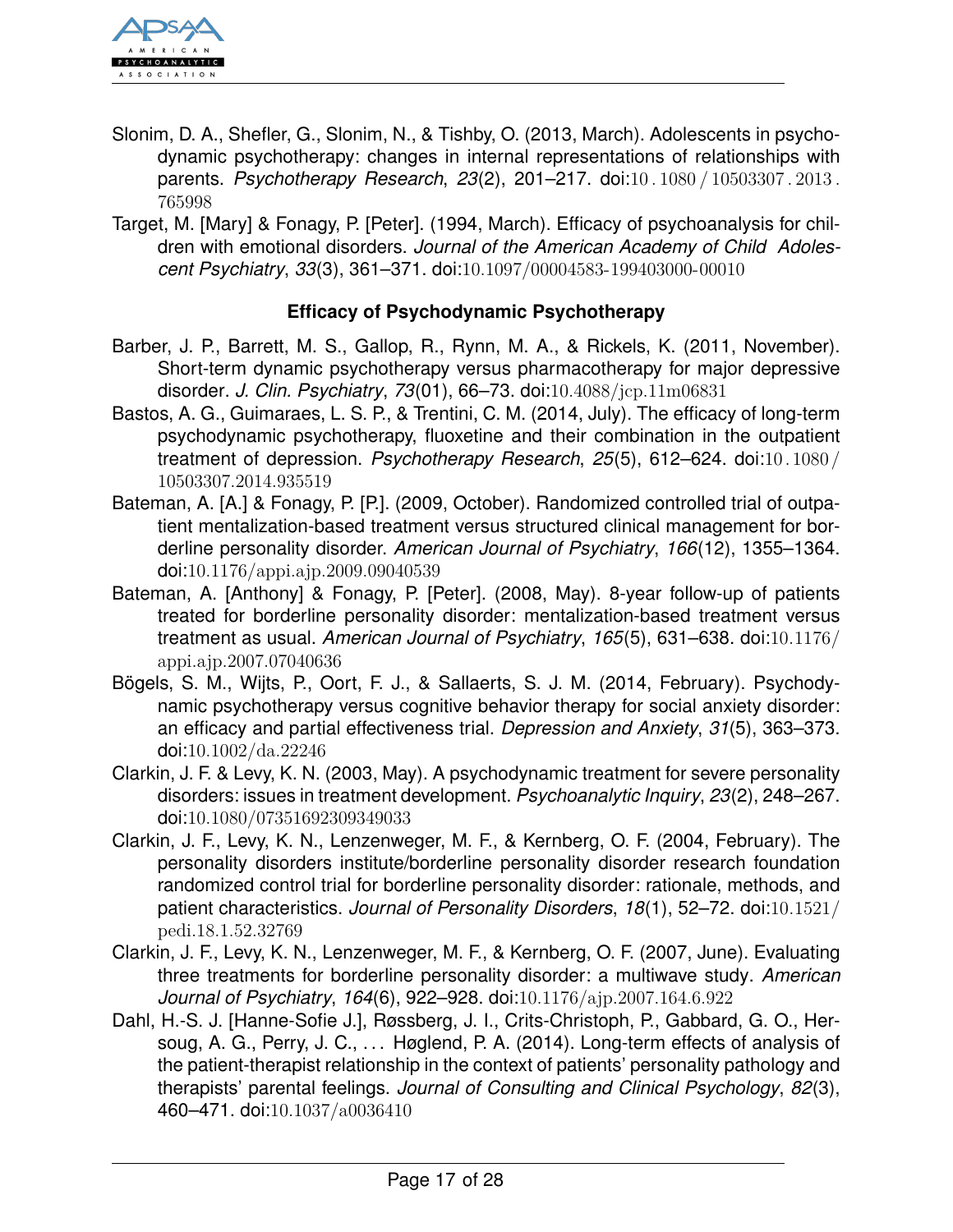

- Dekker, J., Koelen, J., Van, H., Schoevers, R., Peen, J., Hendriksen, M., . . . Jonghe, F. D. (2008, July). Speed of action: the relative efficacy of short psychodynamic supportive psychotherapy and pharmacotherapy in the first 8 weeks of a treatment algorithm for depression. *Journal of Affective Disorders*, *109*(1-2), 183–188. doi:[10.](http://dx.doi.org/10.1016/j.jad.2007.10.015) [1016/j.jad.2007.10.015](http://dx.doi.org/10.1016/j.jad.2007.10.015)
- Doering, S., Horz, S., Rentrop, M., Fischer-Kern, M., Schuster, P., Benecke, C., ... Buchheim, P. (2010, April). Transference-focused psychotherapy v. treatment by community psychotherapists for borderline personality disorder: randomised controlled trial. *The British Journal of Psychiatry*, *196*(5), 389–395. doi:[10.1192/bjp.bp.109.070177](http://dx.doi.org/10.1192/bjp.bp.109.070177)
- Driessen, E., Cuijpers, P., de Maat, S. C., Abbass, A. A., de Jonghe, F., & Dekker, J. J. (2010, February). The efficacy of short-term psychodynamic psychotherapy for depression: a meta-analysis. *Clinical Psychology Review*, *30*(1), 25–36. doi:[10.1016/j.](http://dx.doi.org/10.1016/j.cpr.2009.08.010) [cpr.2009.08.010](http://dx.doi.org/10.1016/j.cpr.2009.08.010)
- Driessen, E., Van, H. L., Don, F. J., Peen, J., Kool, S., Westra, D., . . . Dekker, J. J. (2013, September). The efficacy of cognitive-behavioral therapy and psychodynamic therapy in the outpatient treatment of major depression: a randomized clinical trial. *American Journal of Psychiatry*, *170*(9), 1041–1050. doi:[10. 1176 / appi. ajp. 2013.](http://dx.doi.org/10.1176/appi.ajp.2013.12070899) [12070899](http://dx.doi.org/10.1176/appi.ajp.2013.12070899)
- Faramarzi, M., Azadfallah, P., Book, H. E., Tabatabaei, K. R., Taheri, H., & Shokri-shirvani, J. (2013, June). A randomized controlled trial of brief psychoanalytic psychotherapy in patients with functional dyspepsia. *Asian Journal of Psychiatry*, *6*(3), 228–234. doi:[10.1016/j.ajp.2012.12.012](http://dx.doi.org/10.1016/j.ajp.2012.12.012)
- Giesen-Bloo, J., van Dyck, R., Spinhoven, P., van Tilburg, W., Dirksen, C., van Asselt, T., ... Arntz, A. (2006, June). Outpatient psychotherapy for borderline personality disorder. *Arch Gen Psychiatry*, *63*(6), 649. doi:[10.1001/archpsyc.63.6.649](http://dx.doi.org/10.1001/archpsyc.63.6.649)
- Høglend, P., Amlo, S., Marble, A., Bøgwald, K.-P., Sørbye, Ø., Sjaastad, M. C., & Heyerdahl, O. (2006, October). Analysis of the patient-therapist relationship in dynamic psychotherapy: an experimental study of transference interpretations. *American Journal of Psychiatry*, *163*(10), 1739–1746. doi:[10.1176/ajp.2006.163.10.1739](http://dx.doi.org/10.1176/ajp.2006.163.10.1739)
- Høglend, P., Hersoug, A. G., Bøgwald, K.-P., Amlo, S., Marble, A., Sørbye, Ø., . . . Crits-Christoph, P. (2011). Effects of transference work in the context of therapeutic alliance and quality of object relations. *Journal of Consulting and Clinical Psychology*, *79*(5), 697–706. doi:[10.1037/a0024863](http://dx.doi.org/10.1037/a0024863)
- Keefe, J. R., McCarthy, K. S., Dinger, U., Zilcha-Mano, S., & Barber, J. P. (2014, June). A meta-analytic review of psychodynamic therapies for anxiety disorders. *Clinical Psychology Review*, *34*(4), 309–323. doi:[10.1016/j.cpr.2014.03.004](http://dx.doi.org/10.1016/j.cpr.2014.03.004)
- Leichsenring, F. [Falk], Klein, S., & Salzer, S. (2014, April). The efficacy of psychodynamic psychotherapy in specific mental disorders: a 2013 update of empirical evidence. *Contemporary Psychoanalysis*, *50*(1-2), 89–130. doi:[10.1080/00107530.2014.880310](http://dx.doi.org/10.1080/00107530.2014.880310)
- Leichsenring, F. [Falk], Rabung, S., & Leibing, E. (2004, December). The efficacy of shortterm psychodynamic psychotherapy in SpecificPsychiatric disorders. *Arch Gen Psychiatry*, *61*(12), 1208. doi:[10.1001/archpsyc.61.12.1208](http://dx.doi.org/10.1001/archpsyc.61.12.1208)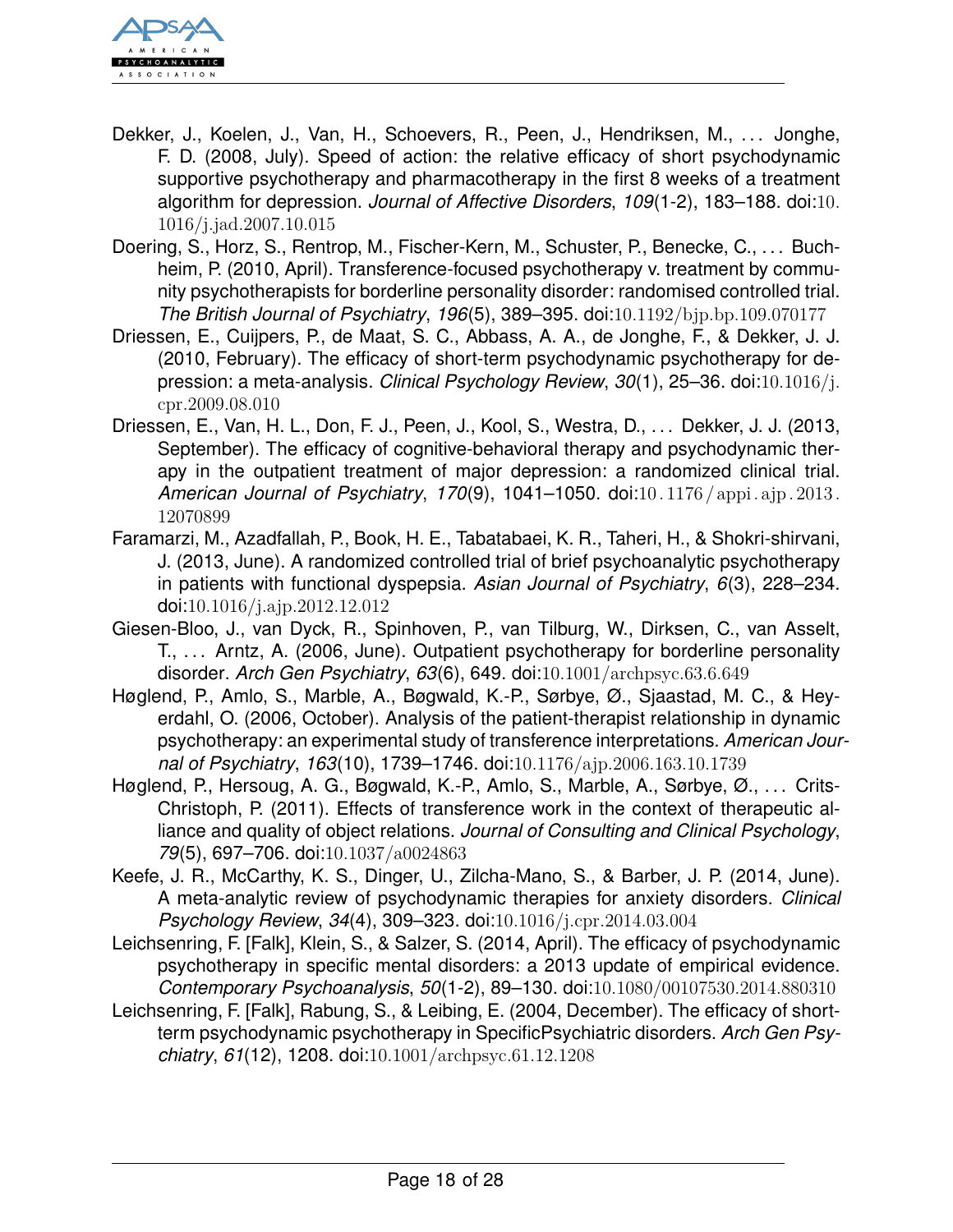

- Leichsenring, F. [Falk] & Salzer, S. [Simone]. (2014). A unified protocol for the transdiagnostic psychodynamic treatment of anxiety disorders: an evidence-based approach. *Psychotherapy*, *51*(2), 224–245. doi:[10.1037/a0033815](http://dx.doi.org/10.1037/a0033815)
- Leichsenring, F. [Falk], Salzer, S. [Simone], Beutel, M. E. [Manfred E.], Herpertz, S., Hiller, W., Hoyer, J., ... Leibing, E. (2013, July). Psychodynamic therapy and cognitivebehavioral therapy in social anxiety disorder: a multicenter randomized controlled trial. *American Journal of Psychiatry*, *170*(7), 759–767. doi:[10.1176/appi.ajp.2013.](http://dx.doi.org/10.1176/appi.ajp.2013.12081125) [12081125](http://dx.doi.org/10.1176/appi.ajp.2013.12081125)
- Leuteritz, K., Brähler, E., Weißflog, G., Barthel, Y., Kuhnt, S., Zwerenz, R., . . . Beutel, M. (2013, June). Efficacy and predictors of outcome of short-term psychodynamic psychotherapy (stpp) in depressed breast cancer patients: a randomised controlled trial. *Journal of Psychosomatic Research*, *74*(6), 552. doi:[10.1016/j.jpsychores.2013.](http://dx.doi.org/10.1016/j.jpsychores.2013.03.058) [03.058](http://dx.doi.org/10.1016/j.jpsychores.2013.03.058)
- Levy, K. N., Ehrenthal, J. C., Yeomans, F. E., & Caligor, E. (2014, September). The efficacy of psychotherapy: focus on psychodynamic psychotherapy as an example. *Psychodynamic Psychiatry*, *42*(3), 377–421. doi:[10.1521/pdps.2014.42.3.377](http://dx.doi.org/10.1521/pdps.2014.42.3.377)
- Levy, K. N., Meehan, K. B., Kelly, K. M., Reynoso, J. S., Weber, M., Clarkin, J. F., & Kernberg, O. F. (2006). Change in attachment patterns and reflective function in a randomized control trial of transference-focused psychotherapy for borderline personality disorder. *Journal of Consulting and Clinical Psychology*, *74*(6), 1027–1040. doi:[10.1037/0022-006x.74.6.1027](http://dx.doi.org/10.1037/0022-006x.74.6.1027)
- Lorentzen, S. [S.], Ruud, T., Fjeldstad, A., & Hoglend, P. (2013, September). Comparison of short- and long-term dynamic group psychotherapy: randomised clinical trial. *The British Journal of Psychiatry*, *203*(4), 280–287. doi:[10.1192/bjp.bp.112.113688](http://dx.doi.org/10.1192/bjp.bp.112.113688)
- McCarthy, K. S., Keefe, J. R., & Barber, J. P. (2014, November). Goldilocks on the couch: moderate levels of psychodynamic and process-experiential technique predict outcome in psychodynamic therapy. *Psychotherapy Research*, 1–11. doi:[10.1080/105033](http://dx.doi.org/10.1080/10503307.2014.973921)07. [2014.973921](http://dx.doi.org/10.1080/10503307.2014.973921)
- Poulsen, S., Lunn, S., Daniel, S. I. F., Folke, S., Mathiesen, B. B., Katznelson, H., & Fairburn, C. G. (2014, January). A randomized controlled trial of psychoanalytic psychotherapy or cognitive-behavioral therapy for bulimia nervosa. *American Journal of Psychiatry*, *171*(1), 109–116. doi:[10.1176/appi.ajp.2013.12121511](http://dx.doi.org/10.1176/appi.ajp.2013.12121511)
- Shedler, J. [Jonathan]. (2010). The efficacy of psychodynamic psychotherapy. *American Psychologist*, *65*(2), 98–109. doi:[10.1037/a0018378](http://dx.doi.org/10.1037/a0018378)
- Zipfel, S., Wild, B., Groß, G., Friederich, H.-C., Teufel, M., Schellberg, D., ... Herzog, W. (2014, January). Focal psychodynamic therapy, cognitive behaviour therapy, and optimised treatment as usual in outpatients with anorexia nervosa (ANTOP study): randomised controlled trial. *The Lancet*, *383*(9912), 127–137. doi:[10.1016/ s0140 -](http://dx.doi.org/10.1016/s0140-6736(13)61746-8) [6736\(13\)61746-8](http://dx.doi.org/10.1016/s0140-6736(13)61746-8)

## <span id="page-18-0"></span>**Group Therapy**

Piper, W. E., Ogrodniczuk, J. S., Joyce, A. S., Weideman, R., & Rosie, J. S. (2007). Group composition and group therapy for complicated grief. *Journal of Consulting and Clinical Psychology*, *75*(1), 116–125. doi:[10.1037/0022-006x.75.1.116](http://dx.doi.org/10.1037/0022-006x.75.1.116)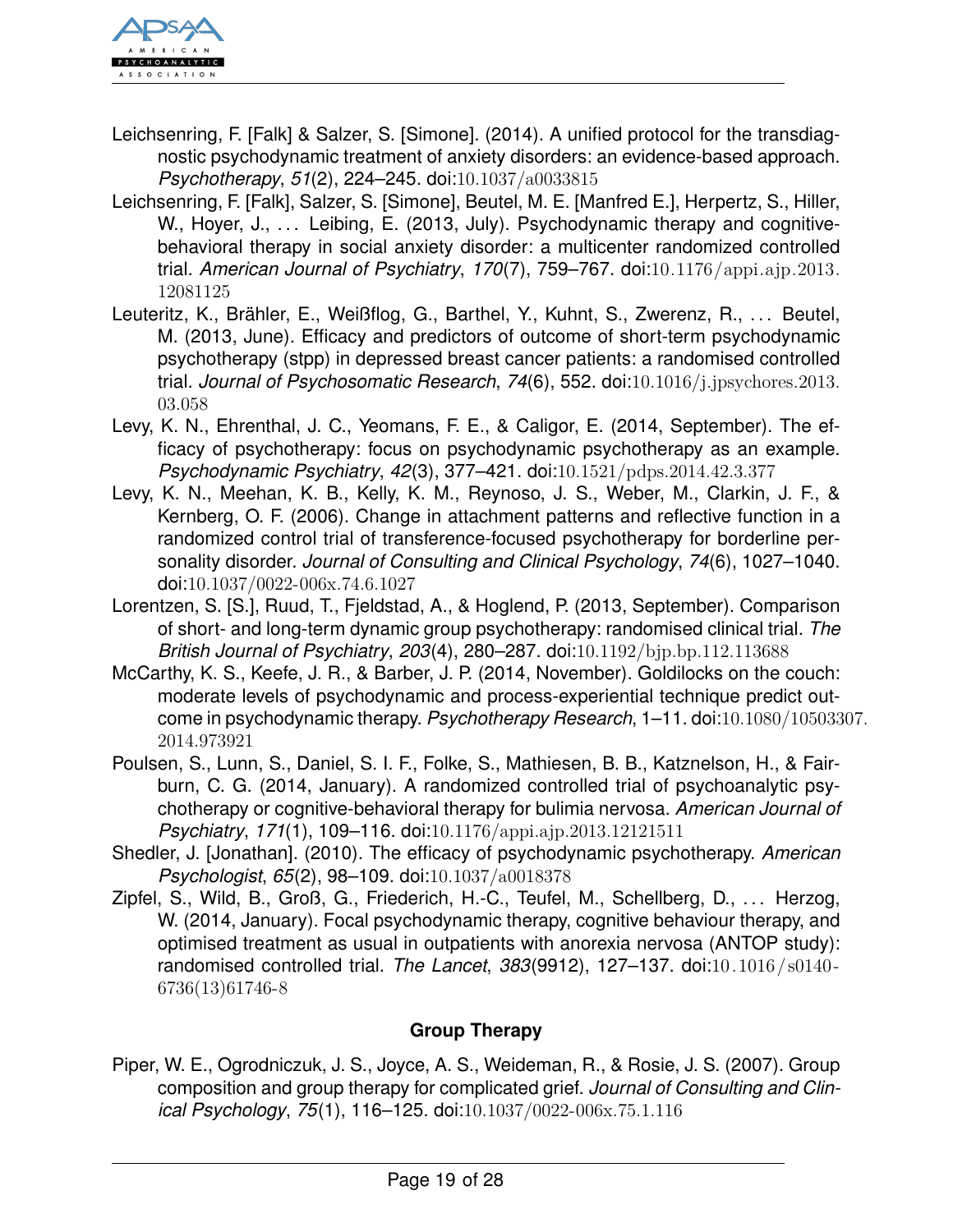

Restek-Petrović, B., Bogović, A., Mihanović, M., Grah, M., Mayer, N., & Ivezić, E. (2014, July). Changes in aspects of cognitive functioning in young patients with schizophrenia during group psychodynamic psychotherapy: a preliminary study. *Nord J Psychiatry*, *68*(5), 333–340. doi:[10.3109/08039488.2013.839738](http://dx.doi.org/10.3109/08039488.2013.839738)

## <span id="page-19-0"></span>**Methodology, Philosophy of Science & Epistemology Issues**

- Auchincloss, E. L. (2002, June). The place of psychoanalytic treatments within psychiatry. *Arch Gen Psychiatry*, *59*(6), 501. doi:[10.1001/archpsyc.59.6.501](http://dx.doi.org/10.1001/archpsyc.59.6.501)
- Bachrach, H. M. (1995). The columbia records project and the evolution of psychoanalytic outcome research. In T. Shapiro & R. N. Emde (Eds.), *Research in psychoanalysis: process, development, outcome.* (pp. 279–297). Madison, CT, US: International Universities Press, Inc.
- Blatt, S. J. [S. J.], Corveleyn, J., & Luyten, P. (2006, June). Minding the gap between positivism and hermeneutics in psychoanalytic research. *Journal of the American Psychoanalytic Association*, *54*(2), 571–610. doi:[10.1177/00030651060540021301](http://dx.doi.org/10.1177/00030651060540021301)
- Cohler, B. J. & Galatzer-Levy, R. (2007, December). What kind of science is psychoanalysis? *Psychoanalytic Inquiry*, *27*(5), 547–582. doi:[10.1080/07351690701468108](http://dx.doi.org/10.1080/07351690701468108)
- de Jonghe, F., de Maat, S., Barber, J. P., Abbas, A., Luyten, P., Gomperts, W., . . . Dekker, J. (2012, April). Designs for studying the effectiveness of long-term psychoanalytic treatments: balancing level of evidence and acceptability to patients. *Journal of the American Psychoanalytic Association*, *60*(2), 361–387. doi:[10.1177/0003065112441971](http://dx.doi.org/10.1177/0003065112441971)
- Edelson, M. (1985). The hermeneutic turn and the single case study in psychoanalysis. *Psychoanalysis Contemporary Thought*, *8*(4), 567–614.
- Fonagy, P. [P.] & Lemma, A. (2012, February). Does psychoanalysis have a valuable place in modern mental health services? yes. *BMJ*, *344*(feb20 1), e1211–e1211. doi:[10.](http://dx.doi.org/10.1136/bmj.e1211) [1136/bmj.e1211](http://dx.doi.org/10.1136/bmj.e1211)
- Gabbard, G. O., Gunderson, J. G., & Fonagy, P. (2002, June). The place of psychoanalytic treatments within psychiatry. *Arch Gen Psychiatry*, *59*(6), 505. doi:[10.1001/archpsyc.](http://dx.doi.org/10.1001/archpsyc.59.6.505) [59.6.505](http://dx.doi.org/10.1001/archpsyc.59.6.505)
- Hoffman, I. Z. (2009, October). Doublethinking our way to "scientific" legitimacy: the desiccation of human experience. *Journal of the American Psychoanalytic Association*, *57*(5), 1043–1069. doi:[10.1177/0003065109343925](http://dx.doi.org/10.1177/0003065109343925)
- Roose, S. P., Barber, J. P., Caligor, E., DeRubeis, R. J., Gerber, A. J., Glick, R. A., ... Westen, D. (2012, April). The development of a psychoanalytic outcome study: choices, conflicts, and consensus. *Journal of the American Psychoanalytic Association*, *60*(2), 311–335. doi:[10.1177/0003065112443706](http://dx.doi.org/10.1177/0003065112443706)
- Safran, J. D. (2012, November). Doublethinking or dialectical thinking: a critical appreciation of hoffman's "doublethinking" critique. *Psychoanalytic Dialogues*, *22*(6), 710– 720. doi:[10.1080/10481885.2012.733655](http://dx.doi.org/10.1080/10481885.2012.733655)
- Salkovskis, P. & Wolpert, L. (2012, February). Does psychoanalysis have a valuable place in modern mental health services? no. *BMJ*, *344*(feb20 1), e1188–e1188. doi:[10.](http://dx.doi.org/10.1136/bmj.e1188) [1136/bmj.e1188](http://dx.doi.org/10.1136/bmj.e1188)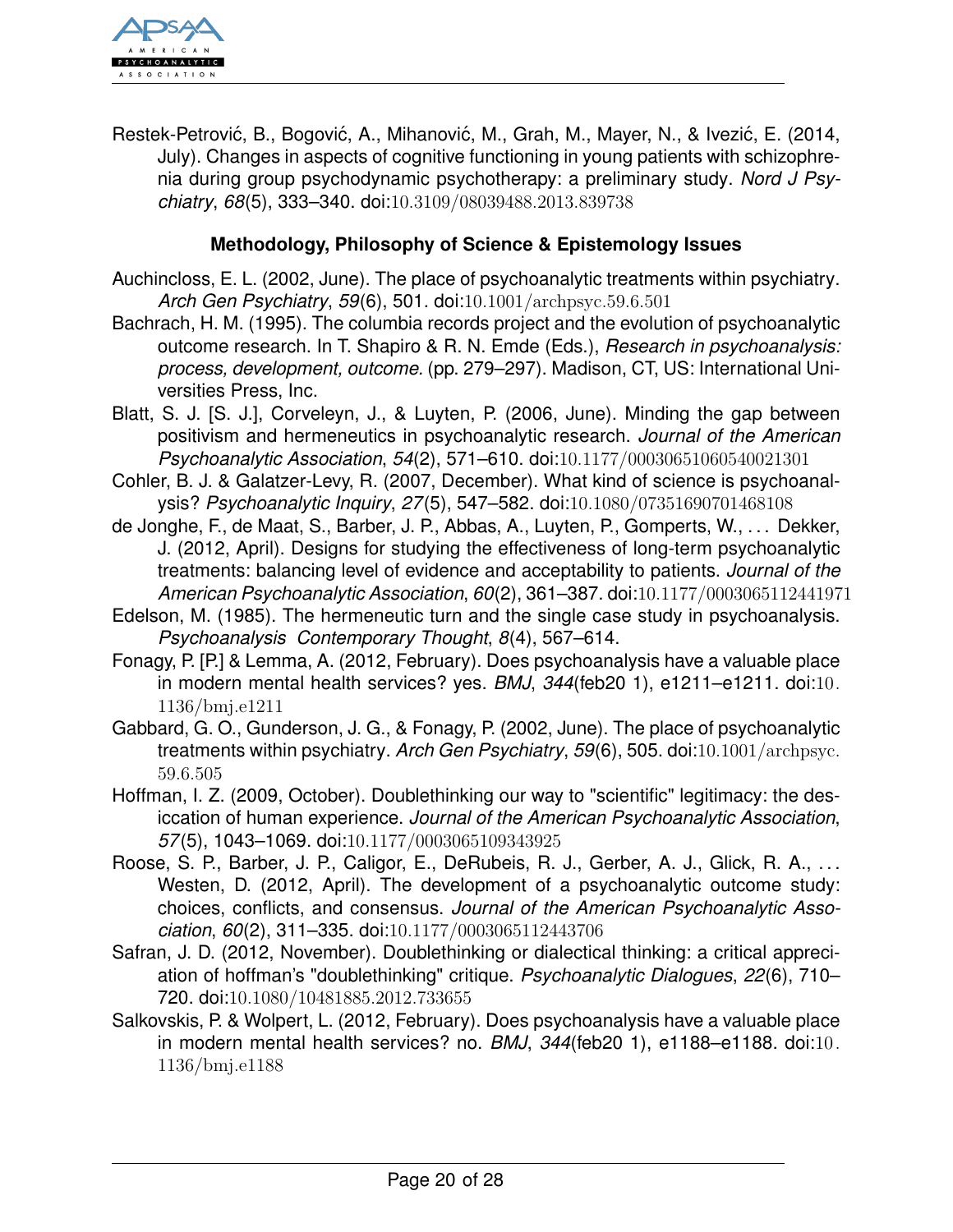

- Wallerstein, R. S. (2009, February). What kind of research in psychoanalytic science? *The International Journal of Psychoanalysis*, *90*(1), 109–133. doi:[10.1111/j.1745 -](http://dx.doi.org/10.1111/j.1745-8315.2008.00107.x) [8315.2008.00107.x](http://dx.doi.org/10.1111/j.1745-8315.2008.00107.x)
- Westen, D. [Drew], Novotny, C. M., & Thompson-Brenner, H. (2004). The empirical status of empirically supported psychotherapies: assumptions, findings, and reporting in controlled clinical trials. *Psychological Bulletin*, *130*(4), 631–663. doi:[10.1037/0033-](http://dx.doi.org/10.1037/0033-2909.130.4.631) [2909.130.4.631](http://dx.doi.org/10.1037/0033-2909.130.4.631)
- Westen, D. [Drew] & Weinberger, J. (2004). When clinical description becomes statistical prediction. *American Psychologist*, *59*(7), 595–613. doi:[10.1037/0003-066x.59.7.595](http://dx.doi.org/10.1037/0003-066x.59.7.595)

## <span id="page-20-0"></span>**Process Studies, Mechanisms of Change & Technique**

- Ablon, J. S. [J. S.]. (1998, March). How expert clinicians' prototypes of an ideal treatment correlate with outcome in psychodynamic and cognitive-behavioral therapy. *Psychotherapy Research*, *8*(1), 71–83. doi:[10.1093/ptr/8.1.71](http://dx.doi.org/10.1093/ptr/8.1.71)
- Ablon, J. S. [J. Stuart], Levy, R. A., & Katzenstein, T. (2006). Beyond brand names of psychotherapy: identifying empirically supported change processes. *Psychotherapy: Theory, Research, Practice, Training*, *43*(2), 216–231. doi:[10.1037/0033-3204.43.2.](http://dx.doi.org/10.1037/0033-3204.43.2.216) [216](http://dx.doi.org/10.1037/0033-3204.43.2.216)
- Ablon, S., Smith-Hansen, L., & Levy, R. A. (2012). Psychoanalytic process research. In G. O. Gabbard, B. E. Litowitz, & P. Williams (Eds.), *Textbook of psychoanalysis.* (Second, pp. 405–422). Arlington, VA, US: American Psychiatric Publishing, Inc.
- Atzil-Slonim, D., Tishby, O., & Shefler, G. (2014, May). Internal representations of the therapeutic relationship among adolescents in psychodynamic psychotherapy. *Clinical Psychology Psychotherapy*, n/a–n/a. doi:[10.1002/cpp.1903](http://dx.doi.org/10.1002/cpp.1903)
- Banon, E., Perry, J. C., Semeniuk, T., Bond, M., de Roten, Y., Hersoug, A. G., & Despland, J.-N. (2013, March). Therapist interventions using the psychodynamic interventions rating scale (PIRS) in dynamic therapy, psychoanalysis and CBT. *Psychotherapy Research*, *23*(2), 121–136. doi:[10.1080/10503307.2012.745955](http://dx.doi.org/10.1080/10503307.2012.745955)
- Barber, J. P., Zilcha-Mano, S., Gallop, R., Barrett, M., McCarthy, K. S., & Dinger, U. (2014, January). The associations among improvement and alliance expectations, alliance during treatment, and treatment outcome for major depressive disorder. *Psychotherapy Research*, *24*(3), 257–268. doi:[10.1080/10503307.2013.871080](http://dx.doi.org/10.1080/10503307.2013.871080)
- Beland, H. (1994). Validation in the clinical process: four settings for objectification of the subjectivity of understanding. *The International Journal of Psychoanalysis*, *75*(5-6), 1141–1158.
- Berggraf, L., Ulvenes, P. G., Øktedalen, T., Hoffart, A., Stiles, T., McCullough, L., & Wampold, B. E. (2014). Experience of affects predicting sense of self and others in shortterm dynamic and cognitive therapy. *Psychotherapy*, *51*(2), 246–257. doi:[10.1037/](http://dx.doi.org/10.1037/a0036581) [a0036581](http://dx.doi.org/10.1037/a0036581)
- Blagys, M. D. & Hilsenroth, M. J. (2000, June). Distinctive features of short-term psychodynamicinterpersonal psychotherapy: a review of the comparative psychotherapy process literature. *Clinical Psychology: Science and Practice*, *7*(2), 167–188. doi:[10.1093/](http://dx.doi.org/10.1093/clipsy.7.2.167) [clipsy.7.2.167](http://dx.doi.org/10.1093/clipsy.7.2.167)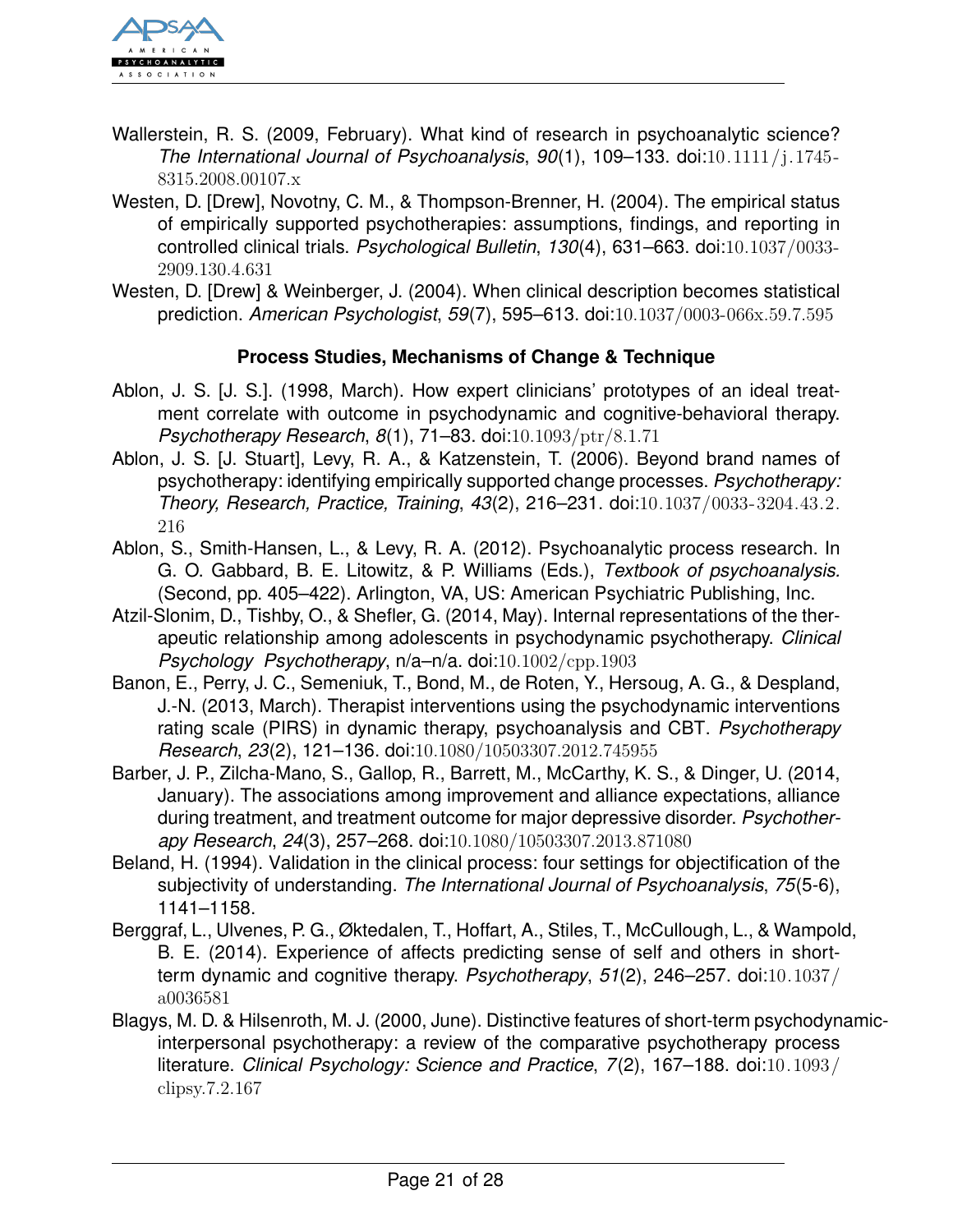

- Blatt, S. J. [S. J.] & Shahar, G. (2004, June). Psychoanalysis with whom, for what, and how? comparisons with psychotherapy. *Journal of the American Psychoanalytic Association*, *52*(2), 393–447. doi:[10.1177/00030651040520020401](http://dx.doi.org/10.1177/00030651040520020401)
- Bucci, W. [W.] & Maskit, B. (2007, December). Beneath the surface of the therapeutic interaction: the psychoanalytic method in modern dress. *Journal of the American Psychoanalytic Association*, *55*(4), 1355–1397. doi:[10.1177/000306510705500412](http://dx.doi.org/10.1177/000306510705500412)
- Bucci, W. [Wilma], Maskit, B., & Hoffman, L. (2012, June). Objective measures of subjective experience: the use of therapist notes in process-outcome research. *Psychodynamic Psychiatry*, *40*(2), 303–340. doi:[10.1521/pdps.2012.40.2.303](http://dx.doi.org/10.1521/pdps.2012.40.2.303)
- Crits-Christoph, P., Barber, J., & Kurcias, J. (1993, January). The accuracy of therapists' interpretations and the development of the therapeutic alliance. *Psychotherapy Research*, *3*(1), 25–35. doi:[10.1080/10503309312331333639](http://dx.doi.org/10.1080/10503309312331333639)
- Crits-Christoph, P. & Gibbons, M. B. C. (2001). Relational interpretations. *Psychotherapy: Theory, Research, Practice, Training*, *38*(4), 423–428. doi:[10.1037/0033-3204.38.4.](http://dx.doi.org/10.1037/0033-3204.38.4.423) [423](http://dx.doi.org/10.1037/0033-3204.38.4.423)
- Diener, M. J. & Pierson, M. M. (2013). Technique and therapeutic process from a supportiveexpressive relational psychodynamic approach. *Psychotherapy*, *50*(3), 424–427. doi:[10.1037/a0032404](http://dx.doi.org/10.1037/a0032404)
- Freedman, N., Hoffenberg, J. D., Vorus, N., & Frosch, A. (1999, September). The effectiveness of psychoanalytic psychotherapy: the role of treatment duration, frequency of sessions, and the therapeutic relationship. *Journal of the American Psychoanalytic Association*, *47*(3), 741–772. doi:[10.1177/00030651990470031001](http://dx.doi.org/10.1177/00030651990470031001)
- Gazzillo, F., Waldron, S., Genova, F., Angeloni, F., Ristucci, C., & Lingiardi, V. (2014). An empirical investigation of analytic process: contrasting a good and poor outcome case. *Psychotherapy*, *51*(2), 270–282. doi:[10.1037/a0035243](http://dx.doi.org/10.1037/a0035243)
- Gibbons, M. B. C., Crits-Christoph, P., Barber, J. P., Stirman, S. W., Gallop, R., Goldstein, L. A., . . . Ring-Kurtz, S. (2009). Unique and common mechanisms of change across cognitive and dynamic psychotherapies. *Journal of Consulting and Clinical Psychology*, *77*(5), 801–813. doi:[10.1037/a0016596](http://dx.doi.org/10.1037/a0016596)
- Goldman, G. A. & Gregory, R. J. (2010). Relationships between techniques and outcomes for borderline personality disorder. *American Journal of Psychotherapy*, *64*(4), 359– 371.
- Gumz, A., Geyer, M., & Brähler, E. (2013, May). Psychodynamic therapy from the perspective of self-organization. a concept of change and a methodological approach for empirical examination. *Clinical Psychology Psychotherapy*, *21*(4), 299–310. doi:[10](http://dx.doi.org/10.1002/cpp.1840). [1002/cpp.1840](http://dx.doi.org/10.1002/cpp.1840)
- Hawley, L. L., Ho, M.-H. R., Zuroff, D. C., & Blatt, S. J. (2006). The relationship of perfectionism, depression, and therapeutic alliance during treatment for depression: latent difference score analysis. *Journal of Consulting and Clinical Psychology*, *74*(5), 930–942. doi:[10.1037/0022-006x.74.5.930](http://dx.doi.org/10.1037/0022-006x.74.5.930)
- Heinonen, E., Knekt, P., Jääskeläinen, T., & Lindfors, O. (2014, June). Therapists' professional and personal characteristics as predictors of outcome in long-term psychodynamic psychotherapy and psychoanalysis. *European Psychiatry*, *29*(5), 265–274. doi:[10.1016/j.eurpsy.2013.07.002](http://dx.doi.org/10.1016/j.eurpsy.2013.07.002)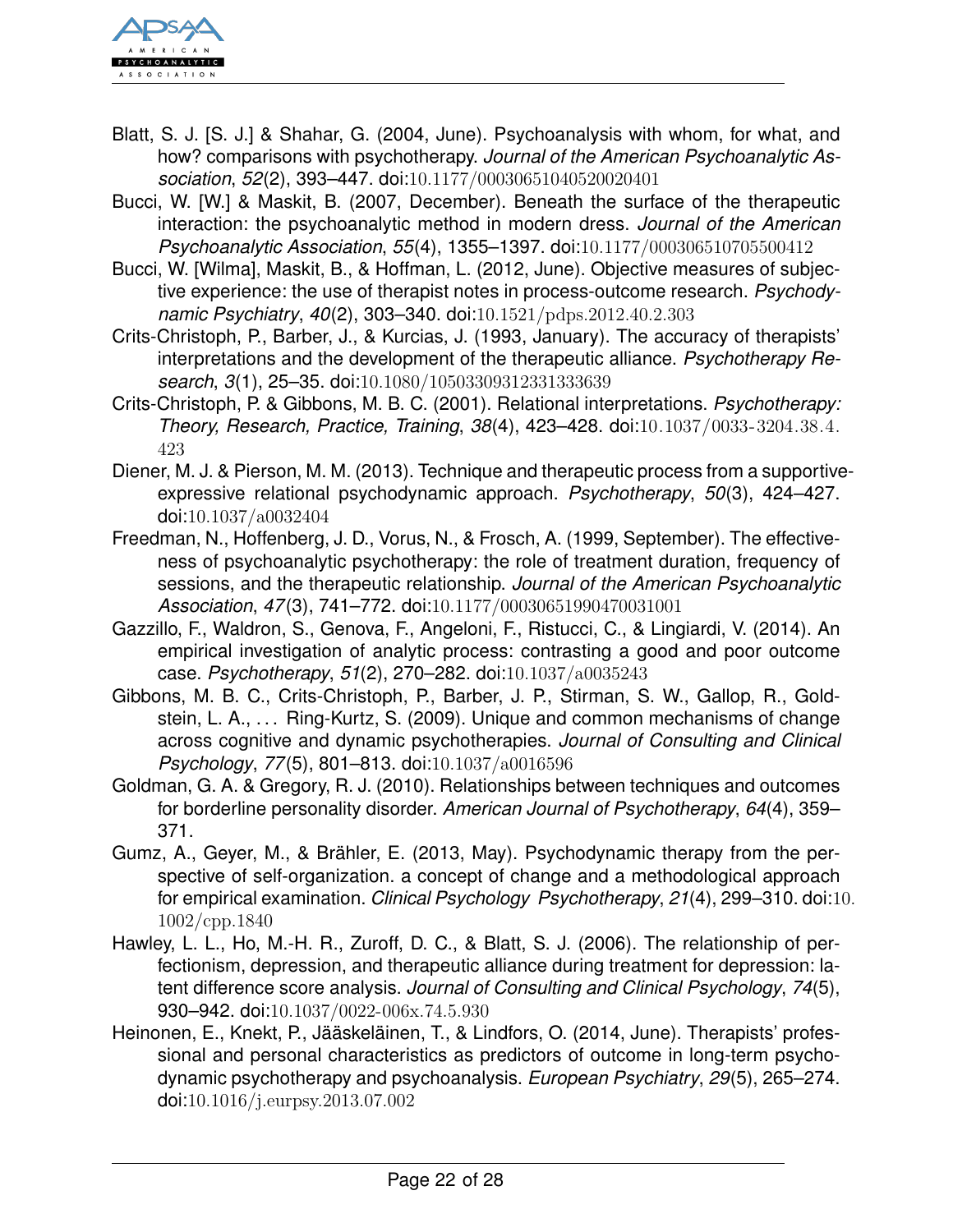

- Hill, C. E., Gelso, C. J., Chui, H., Spangler, P. T., Hummel, A., Huang, T., . . . Miles, J. R. (2013, July). To be or not to be immediate with clients: the use and perceived effects of immediacy in psychodynamic/interpersonal psychotherapy. *Psychotherapy Research*, *24*(3), 299–315. doi:[10.1080/10503307.2013.812262](http://dx.doi.org/10.1080/10503307.2013.812262)
- Hoffman, L., Algus, J., Braun, W., Bucci, W., & Maskit, B. (2013, May). Treatment notes: objective measures of language style point to clinical insights. *Journal of the American Psychoanalytic Association*, *61*(3), 535–568. doi:[10.1177/0003065113489026](http://dx.doi.org/10.1177/0003065113489026)
- Jones, E. E. & Ablon, J. S. [J. S.]. (2005, June). On analytic process. *Journal of the American Psychoanalytic Association*, *53*(2), 541–568. doi:[10.1177/00030651050530020101](http://dx.doi.org/10.1177/00030651050530020101)
- Josephs, L., Sanders, A., & Gorman, B. S. (2014, June). Therapeutic interaction with an older personality disordered patient. *Psychodynamic Psychiatry*, *42*(2), 151–172. doi:[10.1521/pdps.2014.42.2.151](http://dx.doi.org/10.1521/pdps.2014.42.2.151)
- Klein, C., Milrod, B. L., Busch, F. N., Levy, K. N., & Shapiro, T. (2003, May). A preliminary study of clinical process in relation to outcome in psychodynamic psychotherapy for panic disorder. *Psychoanalytic Inquiry*, *23*(2), 308–331. doi:[10.1080/](http://dx.doi.org/10.1080/07351692309349035) [07351692309349035](http://dx.doi.org/10.1080/07351692309349035)
- Kramer, U., Pascual-Leone, A., Despland, J.-N., & de Roten, Y. (2015). One minute of grief: emotional processing in short-term dynamic psychotherapy for adjustment disorder. *Journal of Consulting and Clinical Psychology*, *83*(1), 187–198. doi:[10.1037/](http://dx.doi.org/10.1037/a0037979) [a0037979](http://dx.doi.org/10.1037/a0037979)
- Lacewing, M. (2014, June). Psychodynamic psychotherapy, insight, and therapeutic action. *Clin Psychol Sci Pract*, *21*(2), 154–171. doi:[10.1111/cpsp.12065](http://dx.doi.org/10.1111/cpsp.12065)
- Levy, R. A. [Raymond A.], Ablon, J. S., Thomä, H., Kächele, H., Ackerman, J., Erhardt, I., & Seybert, C. (2011, November). A session of psychoanalysis as analyzed by the psychotherapy process q-set: amalia x, session 152. In R. A. Levy, J. S. Ablon, & H. Kächele (Eds.), *Psychodynamic psychotherapy research* (pp. 509–526). Springer Science + Business Media. doi:[10.1007/978-1-60761-792-1\\_29](http://dx.doi.org/10.1007/978-1-60761-792-1_29)
- Lilliengren, P. & Werbart, A. (2005). A model of therapeutic action grounded in the patients' view of curative and hindering factors in psychoanalytic psychotherapy. *Psychotherapy: Theory, Research, Practice, Training*, *42*(3), 324–339. doi:[10.1037/0033-](http://dx.doi.org/10.1037/0033-3204.42.3.324) [3204.42.3.324](http://dx.doi.org/10.1037/0033-3204.42.3.324)
- Lindfors, O., Knekt, P., Heinonen, E., & Virtala, E. (2014, January). Self-concept and quality of object relations as predictors of outcome in short- and long-term psychotherapy. *Journal of Affective Disorders*, *152-154*, 202–211. doi:[10.1016/j.jad.2013.09.011](http://dx.doi.org/10.1016/j.jad.2013.09.011)
- Lorentzen, S. [Steinar], Ruud, T., Fjeldstad, A., & Høglend, P. A. (2014, September). Personality disorder moderates outcome in short- and long-term group analytic psychotherapy: a randomized clinical trial. *British Journal of Clinical Psychology*, *54*(2), 129–146. doi:[10.1111/bjc.12065](http://dx.doi.org/10.1111/bjc.12065)
- Mariani, R., Maskit, B., Bucci, W., & Coro, A. D. (2013, July). Linguistic measures of the referential process in psychodynamic treatment: the english and italian versions. *Psychotherapy Research*, *23*(4), 430–447. doi:[10.1080/10503307.2013.794399](http://dx.doi.org/10.1080/10503307.2013.794399)
- Markin, R. D., McCarthy, K. S., & Barber, J. P. (2013, March). Transference, countertransference, emotional expression, and session quality over the course of supportive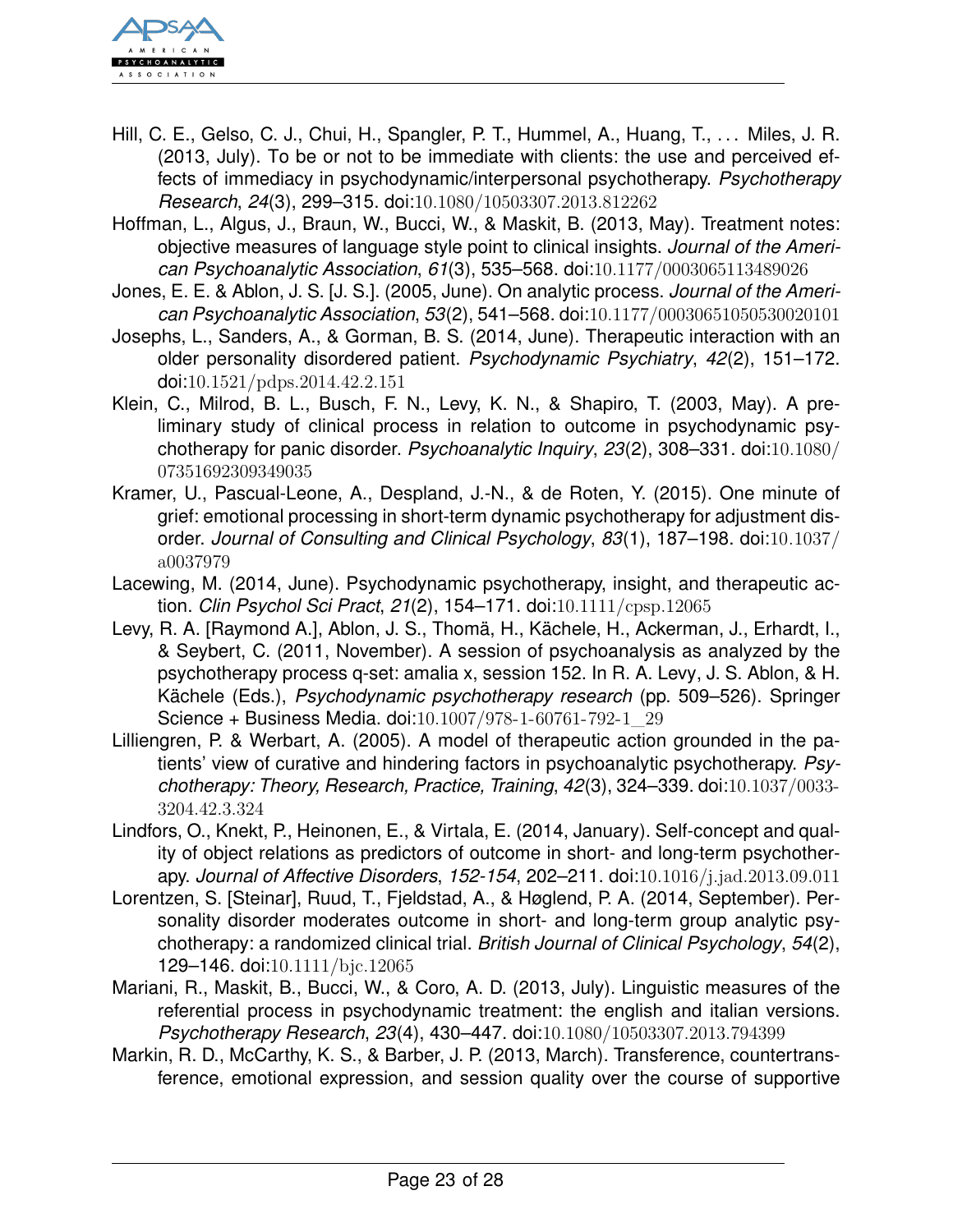

expressive therapy: the raters' perspective. *Psychotherapy Research*, *23*(2), 152– 168. doi:[10.1080/10503307.2012.747013](http://dx.doi.org/10.1080/10503307.2012.747013)

- Marmarosh, C. L. & Mann, S. (2014). Patients' selfobject needs in psychodynamic psychotherapy: how they relate to client attachment, symptoms, and the therapy alliance. *Psychoanalytic Psychology*, *31*(3), 297–313. doi:[10.1037/a0036866](http://dx.doi.org/10.1037/a0036866)
- McKay, D. (2011). Methods and mechanisms in the efficacy of psychodynamic psychotherapy. *American Psychologist*, *66*(2), 147–148. doi:[10.1037/a0021195](http://dx.doi.org/10.1037/a0021195)
- Mooney, T. K., Gibbons, M. B. C., Gallop, R., Mack, R. A., & Crits-Christoph, P. (2013, November). Psychotherapy credibility ratings: patient predictors of credibility and the relation of credibility to therapy outcome. *Psychotherapy Research*, *24*(5), 565– 577. doi:[10.1080/10503307.2013.847988](http://dx.doi.org/10.1080/10503307.2013.847988)
- Ogrodniczuk, J. S. [J. S.], Piper, W. E., Joyce, A. S., & McCallum, M. (2001). Effect of patient gender on outcome in two forms of short-term individual psychotherapy. *Journal of Psychotherapy Practice Research*, *10*(2), 69–78.
- Ogrodniczuk, J. S. [John S.], Piper, W. E., & Joyce, A. S. (2011, November). Effect of alexithymia on the process and outcome of psychotherapy: a programmatic review. *Psychiatry Research*, *190*(1), 43–48. doi:[10.1016/j.psychres.2010.04.026](http://dx.doi.org/10.1016/j.psychres.2010.04.026)
- Owen, J. & Hilsenroth, M. J. (2014). Treatment adherence: the importance of therapist flexibility in relation to therapy outcomes. *Journal of Counseling Psychology*, *61*(2), 280–288. doi:[10.1037/a0035753](http://dx.doi.org/10.1037/a0035753)
- Piper, W. E., Ogrodniczuk, J. S., & Joyce, A. S. (2004, December). Quality of object relations as a moderator of the relationship between pattern of alliance and outcome in short-term individual psychotherapy. *Journal of Personality Assessment*, *83*(3), 345–356. doi:[10.1207/s15327752jpa8303\\_15](http://dx.doi.org/10.1207/s15327752jpa8303_15)
- Pitman, S., Slavin-Mulford, J., & Hilsenroth, M. (2014). Psychodynamic techniques related to outcome for anxiety disorder patients at different points in treatment. *The Journal of Nervous and Mental Disease*, *202*(5), 391–396. doi:[10.1097/nmd.0000000000000137](http://dx.doi.org/10.1097/nmd.0000000000000137)
- Sanders, A., Hilsenroth, M., & Fowler, J. C. (2014, September). Object representation quality, therapeutic alliance, and psychotherapy process. *Bulletin of the Menninger Clinic*, *78*(3), 197–227. doi:[10.1521/bumc.2014.78.3.197](http://dx.doi.org/10.1521/bumc.2014.78.3.197)
- Schøttke, H., Trame, L., & Sembill, A. (2014, January). Relevance of therapy goals in outpatient cognitive-behavioral and psychodynamic psychotherapy. *Psychotherapy Research*, *24*(6), 711–723. doi:[10.1080/10503307.2014.881578](http://dx.doi.org/10.1080/10503307.2014.881578)
- Seybert, C., Desmet, M., Erhardt, I., Hortz, S., Mertens, W., Ablon, S., & Kächele, H. (2011). Therapists techniques in psychoanalysis and short-term and long-term psychoanalytic therapy: are they different? *Journal of the American Psychoanalytic Association*, *59*, 592–602.
- Steinert, C., Klein, S., Leweke, F., & Leichsenring, F. (2014, August). Do personality traits predict outcome of psychodynamically oriented psychosomatic inpatient treatment beyond initial symptoms? *British Journal of Clinical Psychology*, *54*(1), 109–125. doi:[10.1111/bjc.12064](http://dx.doi.org/10.1111/bjc.12064)
- Stern, D. N., Bruschweiler-Stern, N., Harrison, A. M., Lyons-Ruth, K., Morgan, A. C., Nahum, J. P., ... Tronick, E. Z. (1998). The process of therapeutic change involving implicit knowledge: some implications of developmental observations for adult psy-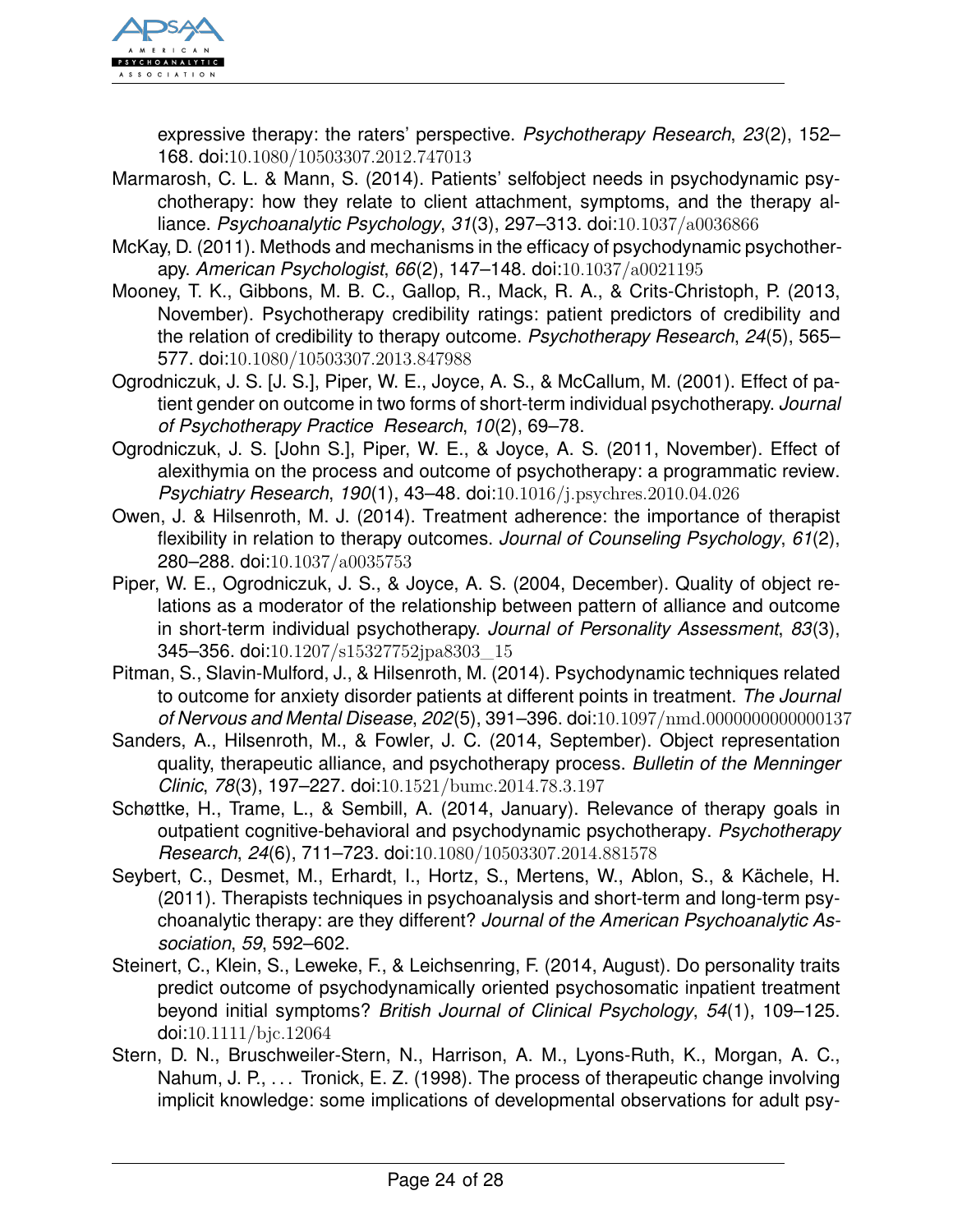

chotherapy. *Infant Mental Health Journal*, *19*(3), 300–308. doi:[10.1002/\(sici\)1097-](http://dx.doi.org/10.1002/(sici)1097-0355(199823)19:3<300::aid-imhj5>3.0.co;2-p) [0355\(199823\)19:3<300::aid-imhj5>3.0.co;2-p](http://dx.doi.org/10.1002/(sici)1097-0355(199823)19:3<300::aid-imhj5>3.0.co;2-p)

- Strauman, T. J., Goetz, E. L., Detloff, A. M., MacDuffie, K. E., Zaunmüller, L., & Lutz, W. (2013, February). Self-regulation and mechanisms of action in psychotherapy: a theory-based translational perspective. *J Pers*, *81*(6), 542–553. doi:[10.1111/jopy.](http://dx.doi.org/10.1111/jopy.12012) [12012](http://dx.doi.org/10.1111/jopy.12012)
- Vermote, R., Lowyck, B., Luyten, P., Vertommen, H., Corveleyn, J., Verhaest, Y., ... Peuskens, J. (2010). Process and outcome in psychodynamic hospitalization-based treatment for patients with a personality disorder. *The Journal of Nervous and Mental Disease*, *198*(2), 110–115. doi:[10.1097/nmd.0b013e3181cc0d59](http://dx.doi.org/10.1097/nmd.0b013e3181cc0d59)
- Weiste, E. & Peräkylä, A. (2014, January). Prosody and empathic communication in psychotherapy interaction. *Psychotherapy Research*, *24*(6), 687–701. doi:[10.1080/](http://dx.doi.org/10.1080/10503307.2013.879619) [10503307.2013.879619](http://dx.doi.org/10.1080/10503307.2013.879619)

### <span id="page-24-0"></span>**Transference**

- Andersen, S. M. & Baum, A. (1994, December). Transference in interpersonal relations: inferences and affect based on significant-other representations. *J Personality*, *62*(4), 459–497. doi:[10.1111/j.1467-6494.1994.tb00306.x](http://dx.doi.org/10.1111/j.1467-6494.1994.tb00306.x)
- Bradley, R., Heim, A. K., & Westen, D. (2005, March). Transference patterns in the psychotherapy of personality disorders: empirical investigation. *The British Journal of Psychiatry*, *186*(4), 342–349. doi:[10.1192/bjp.186.4.342](http://dx.doi.org/10.1192/bjp.186.4.342)
- Hersoug, A. G., Ulberg, R., & Høglend, P. (2014, April). When is transference work useful in psychodynamic psychotherapy? main results of the first experimental study of transference work (FEST). *Contemporary Psychoanalysis*, *50*(1-2), 156–174. doi:[10.](http://dx.doi.org/10.1080/00107530.2014.880314) [1080/00107530.2014.880314](http://dx.doi.org/10.1080/00107530.2014.880314)
- Høglend, P. (2003, September). Long-term effects of brief dynamic psychotherapy. *Psychotherapy Research*, *13*(3), 271–292. doi:[10.1093/ptr/kpg031](http://dx.doi.org/10.1093/ptr/kpg031)
- Høglend, P. (2004). Analysis of transference in psychodynamic psychotherapy: a review of empirical research. *Canadian Journal of Psychoanalysis / Revue Canadienne de Psychanalyse*, *12*(2), 280–300.
- Høglend, P., Bøgwald, K.-P., Amlo, S., Marble, A., Ulberg, R., Sjaastad, M. C., . . . Johansson, P. (2008, June). Transference interpretations in dynamic psychotherapy: do they really yield sustained effects? *American Journal of Psychiatry*, *165*(6), 763– 771. doi:[10.1176/appi.ajp.2008.07061028](http://dx.doi.org/10.1176/appi.ajp.2008.07061028)
- Høglend, P., Gabbard, G. O., & Gabbard, G. O. (2011, November). When is transference work useful in psychodynamic psychotherapy? a review of empirical research. In R. A. Levy, J. S. Ablon, & H. Kächele (Eds.), *Psychodynamic psychotherapy research* (pp. 449–467). Springer Science + Business Media. doi:[10 . 1007 / 978 - 1 -](http://dx.doi.org/10.1007/978-1-60761-792-1_26) [60761-792-1\\_26](http://dx.doi.org/10.1007/978-1-60761-792-1_26)
- Høglend, P., Hersoug, A. G., Bøgwald, K.-P., Amlo, S., Marble, A., Sørbye, Ø., . . . Crits-Christoph, P. (2011). Effects of transference work in the context of therapeutic alliance and quality of object relations. *Journal of Consulting and Clinical Psychology*, *79*(5), 697–706. doi:[10.1037/a0024863](http://dx.doi.org/10.1037/a0024863)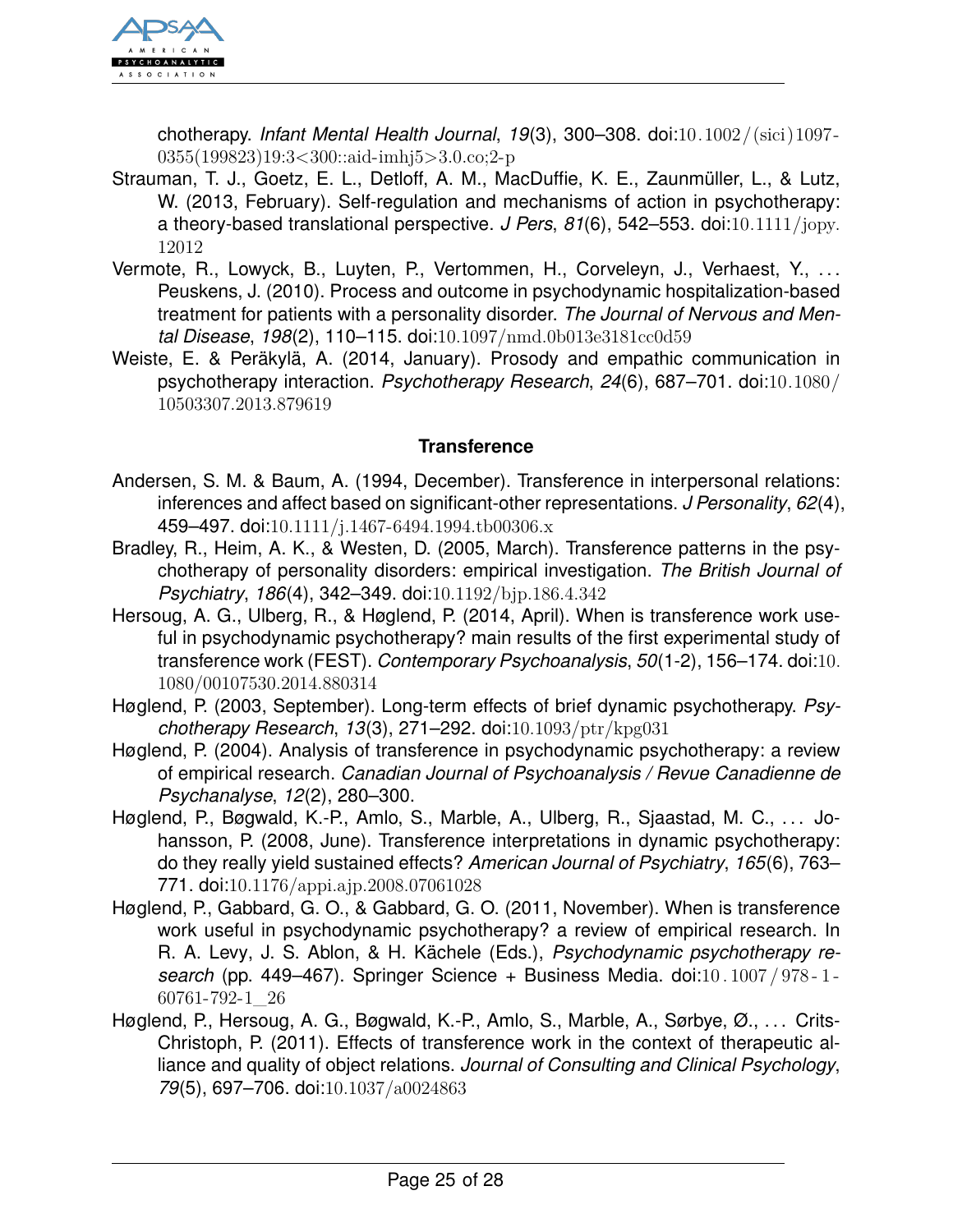

- Høglend, P., Johansson, P., Marble, A., Bøgwald, K.-P., & Amlo, S. (2007, March). Moderators of the effects of transference interpretations in brief dynamic psychotherapy. *Psychotherapy Research*, *17*(2), 160–171. doi:[10.1080/10503300701194206](http://dx.doi.org/10.1080/10503300701194206)
- Kantrowitz, J. L. [J. L.], Katz, A. L., & Paolitto, F. (1990, June). Followup of psychoanalysis to ten years after termination: III. the relation between the resolution of the transference and the patient-analyst match. *Journal of the American Psychoanalytic Association*, *38*(3), 655–678. doi:[10.1177/000306519003800306](http://dx.doi.org/10.1177/000306519003800306)
- Levy, K. N. & Scala, J. W. (2012). Transference, transference interpretations, and transferencefocused psychotherapies. *Psychotherapy*, *49*(3), 391–403. doi:[10.1037/a0029371](http://dx.doi.org/10.1037/a0029371)
- Luborsky, L. & Crits-Christoph, P. (1998). *Understanding transference: the core conflictual relationship theme method (2nd ed.).* American Psychological Association (APA). doi:[10.1037/10250-000](http://dx.doi.org/10.1037/10250-000)
- Piper, W. E., Joyce, A. S., McCallum, M., & Azim, H. F. A. (2001). Concentration and correspondence of transference interpretations in short-term psychotherapy. In C. E. Hill (Ed.), *Helping skills: the empirical foundation.* (pp. 335–351). American Psychological Association (APA). doi:[10.1037/10412-020](http://dx.doi.org/10.1037/10412-020)
- Ryum, T., Stiles, T. C., Svartberg, M., & McCullough, L. (2010). The role of transference work, the therapeutic alliance, and their interaction in reducing interpersonal problems among psychotherapy patients with cluster c personality disorders. *Psychotherapy: Theory, Research, Practice, Training*, *47*(4), 442–453. doi:[10 . 1037 /](http://dx.doi.org/10.1037/a0021183) [a0021183](http://dx.doi.org/10.1037/a0021183)
- Ulberg, R., Amlo, S., Critchfield, K. L., Marble, A., & Høglend, P. (2014). Transference interventions and the process between therapist and patient. *Psychotherapy*, *51*(2), 258–269. doi:[10.1037/a0034708](http://dx.doi.org/10.1037/a0034708)

### <span id="page-25-0"></span>**Countertransference**

- Betan, E., Heim, A. K., Conklin, C. Z., & Westen, D. (2005, May). Countertransference phenomena and personality pathology in clinical practice: an empirical investigation. *American Journal of Psychiatry*, *162*(5), 890–898. doi:[10.1176/appi.ajp.162.5.890](http://dx.doi.org/10.1176/appi.ajp.162.5.890)
- Colli, A., Tanzilli, A., Dimaggio, G., & Lingiardi, V. (2014, January). Patient personality and therapist response: an empirical investigation. *American Journal of Psychiatry*, *171*(1), 102–108. doi:[10.1176/appi.ajp.2013.13020224](http://dx.doi.org/10.1176/appi.ajp.2013.13020224)
- Dahl, H.-S. J. [Hanne-Sofie J.], Røssberg, J. I., Crits-Christoph, P., Gabbard, G. O., Hersoug, A. G., Perry, J. C., ... Høglend, P. A. (2014). Long-term effects of analysis of the patient-therapist relationship in the context of patients' personality pathology and therapists' parental feelings. *Journal of Consulting and Clinical Psychology*, *82*(3), 460–471. doi:[10.1037/a0036410](http://dx.doi.org/10.1037/a0036410)
- Dahl, H.-S. J. [Hanne-Sofie Johnsen], Røssberg, J. I., Bøgwald, K. P., Gabbard, G. O., & Høglend, P. A. (2012, January). Countertransference feelings in one year of individual therapy: an evaluation of the factor structure in the feeling word checklist-58. *Psychotherapy Research*, *22*(1), 12–25. doi:[10.1080/10503307.2011.622312](http://dx.doi.org/10.1080/10503307.2011.622312)
- Hayes, J. A., Gelso, C. J., & Hummel, A. M. (2011). Managing countertransference. *Psychotherapy*, *48*(1), 88–97. doi:[10.1037/a0022182](http://dx.doi.org/10.1037/a0022182)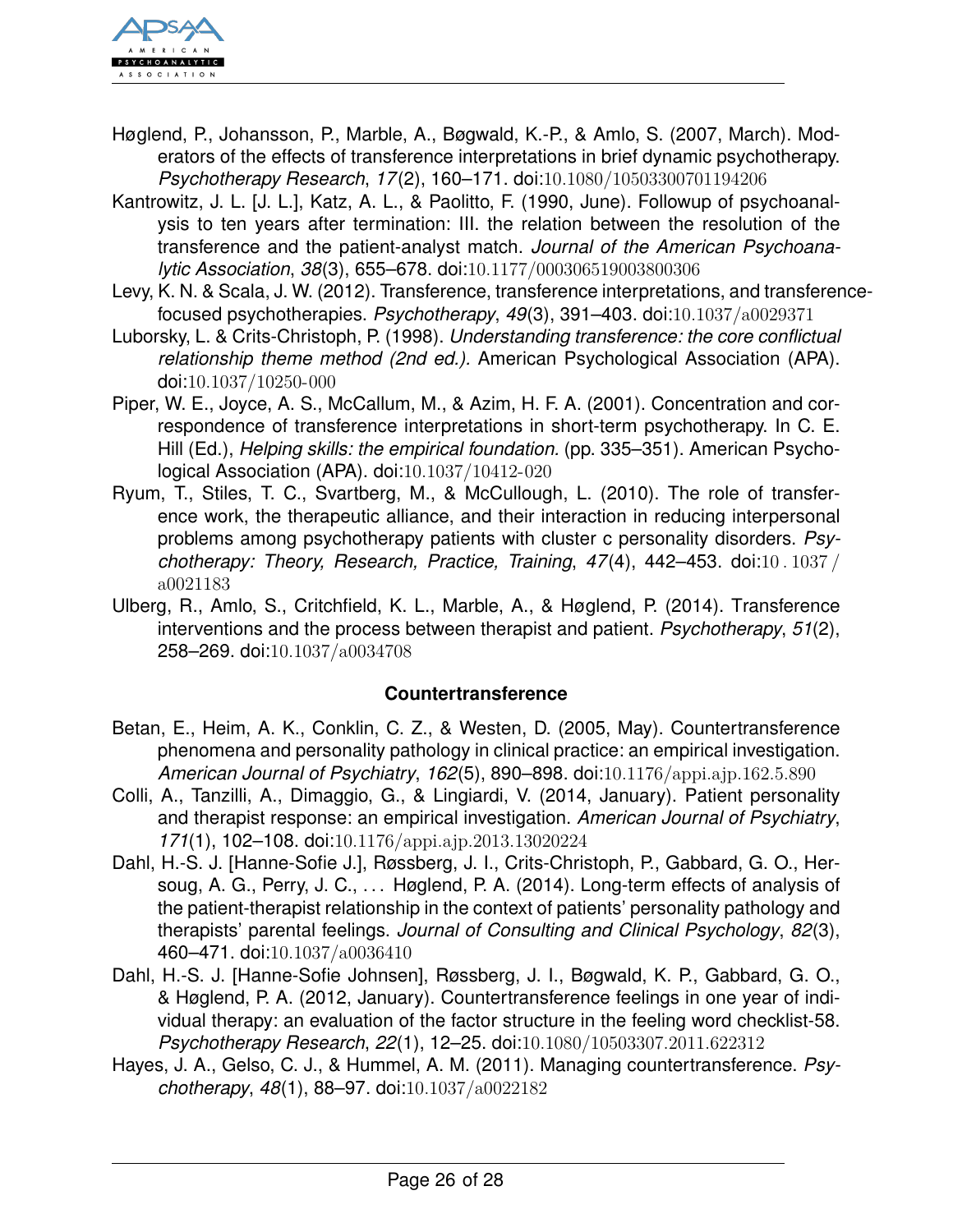

Tishby, O. & Wiseman, H. (2014, March). Types of countertransference dynamics: an exploration of their impact on the client-therapist relationship. *Psychotherapy Research*, *24*(3), 360–375. doi:[10.1080/10503307.2014.893068](http://dx.doi.org/10.1080/10503307.2014.893068)

#### <span id="page-26-0"></span>**Unconscious**

- Bazan, A., Draege, K. V., Kock, L. D., Brakel, L. A. W., Geerardyn, F., & Shevrin, H. (2013). Empirical evidence for freud's theory of primary process mentation in acute psychosis. *Psychoanalytic Psychology*, *30*(1), 57–74. doi:[10.1037/a0027139](http://dx.doi.org/10.1037/a0027139)
- Bornstein, R. F. (1999). Source amnesia, misattribution, and the power of unconscious perceptions and memories. *Psychoanalytic Psychology*, *16*(2), 155–178. doi:[10 .](http://dx.doi.org/10.1037/0736-9735.16.2.155) [1037/0736-9735.16.2.155](http://dx.doi.org/10.1037/0736-9735.16.2.155)
- Bornstein, R. F. & Masling, J. M. (Eds.). (1998). *Empirical perspectives on the psychoanalytic unconscious.* American Psychological Association (APA). doi:[10.1037/10256-](http://dx.doi.org/10.1037/10256-000) [000](http://dx.doi.org/10.1037/10256-000)
- Hill, C. E., Knox, S., Crook-Lyon, R. E., Hess, S. A., Miles, J., Spangler, P. T., & Pudasaini, S. (2014, January). Dreaming of you: client and therapist dreams about each other during psychodynamic psychotherapy. *Psychotherapy Research*, *24*(5), 523–537. doi:[10.1080/10503307.2013.867461](http://dx.doi.org/10.1080/10503307.2013.867461)
- Shevrin, H. & Dickman, S. (1980). The psychological unconscious: a necessary assumption for all psychological theory? *American Psychologist*, *35*(5), 421–434. doi:[10.](http://dx.doi.org/10.1037/0003-066x.35.5.421) [1037/0003-066x.35.5.421](http://dx.doi.org/10.1037/0003-066x.35.5.421)
- Silverman, L. H. & Weinberger, J. (1985). Mommy and i are one: implications for psychotherapy. *American Psychologist*, *40*(12), 1296–1308. doi:[10.1037/0003-066x.40.](http://dx.doi.org/10.1037/0003-066x.40.12.1296) [12.1296](http://dx.doi.org/10.1037/0003-066x.40.12.1296)
- Westen, D. [D.]. (1999, August). The scientific status of unconscious processes: is freud really dead? *Journal of the American Psychoanalytic Association*, *47*(4), 1061– 1106. doi:[10.1177/000306519904700404](http://dx.doi.org/10.1177/000306519904700404)
- Westen, D. [Drew]. (1998). Unconscious thought, feeling, and motivation: the end of a century-long debate. In R. F. Bornstein & J. M. Masling (Eds.), *Empirical perspectives on the psychoanalytic unconscious.* (pp. 1–43). American Psychological Association (APA). doi:[10.1037/10256-001](http://dx.doi.org/10.1037/10256-001)
- Wong, P. S. (1999, September). Anxiety, signal anxiety, and unconscious anticipation: neuroscientific evidence for an unconscious signal function in humans. *Journal of the American Psychoanalytic Association*, *47*(3), 817–841. doi:[10.1177/00030651990470031901](http://dx.doi.org/10.1177/00030651990470031901)

### <span id="page-26-1"></span>**Affect regulation**

- Fonagy, P. [Peter], Gergely, G., Jurist, E., & Target, M. (2002). *Affect regulation, mentalization, and the development of the self.* New York: Other Press.
- Schore, A. N. [A. N.]. (2003a). *Affect dysregulation and disorders of the self.* New York: W.W. Norton.
- Schore, A. N. [A. N.]. (2003b). *Affect regulation and the repair of the self.* New York: W.W. Norton.